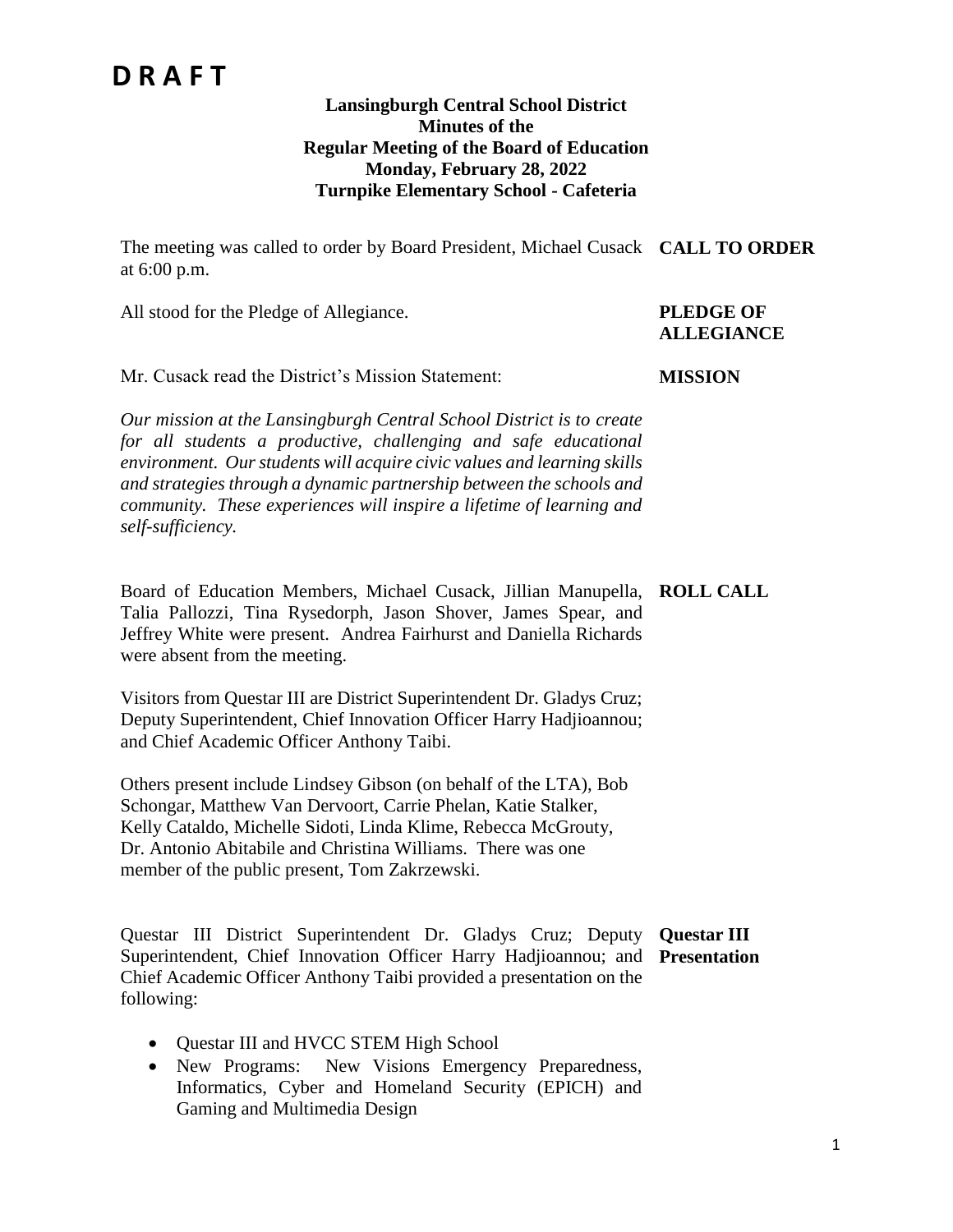- Lansingburgh current programs purchased from Questar
- Rensselaer Education Center Modernization Project
- 2022-2023 Administrative Budget Review

| Motion by Mr. White:                                                                                                                                                                                                                                                                       |                                                                                                                                                                |                     |            | RESO #1-02/28/2022<br><b>Approve Meeting</b>                     |
|--------------------------------------------------------------------------------------------------------------------------------------------------------------------------------------------------------------------------------------------------------------------------------------------|----------------------------------------------------------------------------------------------------------------------------------------------------------------|---------------------|------------|------------------------------------------------------------------|
| RESOLVED, the Board of Education hereby approves the<br>(revised) agenda for the February 28, 2022 meeting.                                                                                                                                                                                | Agenda                                                                                                                                                         |                     |            |                                                                  |
| Second: Mr. Spear                                                                                                                                                                                                                                                                          |                                                                                                                                                                | $Ayes - 7$ Nays - 0 |            | <b>Motion Carried</b><br>Unanimously                             |
| Mr. Shover gave an update on the Audit Committee.<br>Larger than usual attorney's fees due to recent negotiations.<br>$\bullet$<br>Overtime for maintenance was up due to the ice and snow<br>$\bullet$<br>storms.<br>Insurance buy-out payments went out in January totaling<br>$\bullet$ | <b>Audit Committee</b><br><b>Report</b>                                                                                                                        |                     |            |                                                                  |
| ٠                                                                                                                                                                                                                                                                                          | \$440,000.<br>The new treasurer is now on board.<br>Preparations are beginning for the track repairs.                                                          |                     |            |                                                                  |
|                                                                                                                                                                                                                                                                                            |                                                                                                                                                                |                     |            | <b>FINANCIAL</b><br><b>REPORTS</b>                               |
| Motion by Mr. Shover:                                                                                                                                                                                                                                                                      | RESOLVED, the Board of Education hereby approves the<br>Treasurer's Report, Budget Transfers and Monthly Financial<br>Report submitted by the Audit Committee. |                     |            | RESO #2-02/28/2022<br><b>Approve Financial</b><br><b>Reports</b> |
| Second: Mr. White                                                                                                                                                                                                                                                                          |                                                                                                                                                                | $Ayes - 7$          | $Nays - 0$ | <b>Motion Carried</b><br>Unanimously                             |
|                                                                                                                                                                                                                                                                                            |                                                                                                                                                                |                     |            | <b>CONSENT AGENDA</b>                                            |
| Motion by Mr. Spear:                                                                                                                                                                                                                                                                       | RESOLVED, the Board of Education hereby approves the<br>minutes of the Regular Meeting held on January 24, 2022.                                               |                     |            | RESO #3-02/28/2022<br><b>Approve Minutes</b>                     |
| Second: Mr. White                                                                                                                                                                                                                                                                          |                                                                                                                                                                | $Ayes - 7$          | $Nays - 0$ | <b>Motion Carried</b><br>Unanimously                             |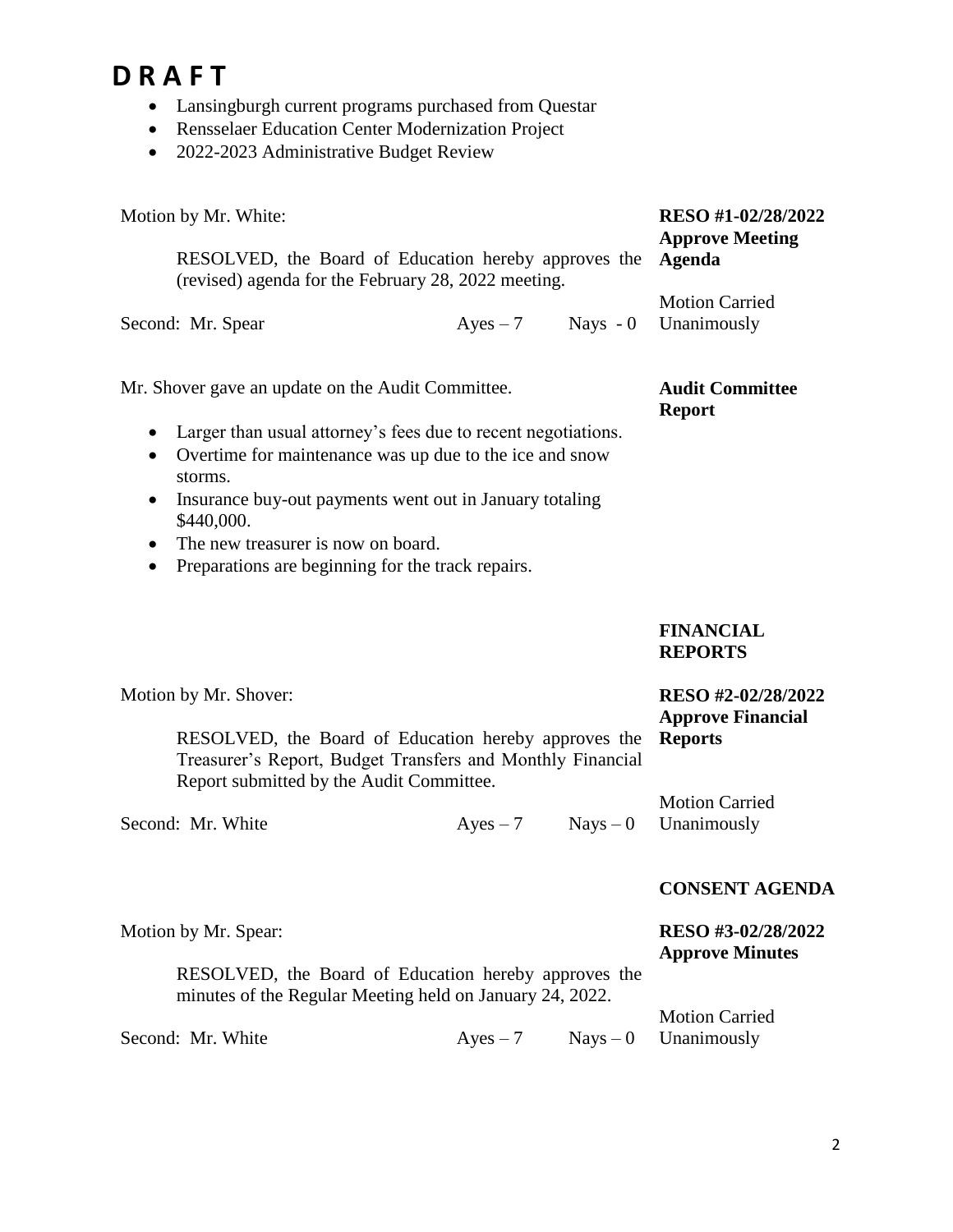|                                                                                                                                                                                                                                                                                        |                                                                             |            | <b>PERSONNEL -</b><br><b>INSTRUCTIONAL</b>        |
|----------------------------------------------------------------------------------------------------------------------------------------------------------------------------------------------------------------------------------------------------------------------------------------|-----------------------------------------------------------------------------|------------|---------------------------------------------------|
| Motion by Mr. Spear:                                                                                                                                                                                                                                                                   |                                                                             |            | RESO #4-02/28/2022<br><b>Accept Resignation -</b> |
| RESOLVED, upon the recommendation of the Superintendent,<br>the Board accepts the resignation of Donna Kowalczyk,<br>Reading Teacher at Turnpike Elementary School, for the<br>purpose of retirement effective February 26, 2022, in<br>accordance with the terms of the LTA Contract. |                                                                             |            | <b>Donna Kowalczyk</b>                            |
| Second: Mr. White                                                                                                                                                                                                                                                                      | $Ayes - 7$                                                                  | $Nays - 0$ | <b>Motion Carried</b><br>Unanimously              |
| Motion by Mr. Spear:<br>RESOLVED, upon the recommendation of the Superintendent,<br>the Board accepts the resignation of Suzanne Anthony, School<br>Nurse at Rensselaer Park Elementary School, for the purpose                                                                        | RESO #5-02/28/2022<br><b>Accept Resignation –</b><br><b>Suzanne Anthony</b> |            |                                                   |
| of retirement effective March 11, 2022, in accordance with the<br>terms of the CSEA Contract for Teaching Assistants Unit.                                                                                                                                                             |                                                                             |            | <b>Motion Carried</b>                             |
| Second: Mr. White                                                                                                                                                                                                                                                                      | $Ayes - 7$                                                                  | $Nays - 0$ | Unanimously                                       |
| Motion by Mr. Spear:                                                                                                                                                                                                                                                                   |                                                                             |            | RESO #6-02/28/2022<br><b>Accept Resignation –</b> |
| RESOLVED, upon the recommendation of the Superintendent,<br>the Board accepts the resignation of Alexandra Thomson,<br>School Social Worker at Knickerbacker Middle School,                                                                                                            |                                                                             |            | <b>Alexandra Thompson</b>                         |

effective March 3, 2022. Second: Mr. White  $Ayes - 7$  Nays – 0 Unanimously Motion Carried

| Motion by Mr. Spear:                                                   |  | RESO #7-02/28/2022<br><b>Accept Resignation –</b> |
|------------------------------------------------------------------------|--|---------------------------------------------------|
| RESOLVED, upon the recommendation of the Superintendent, Karen Vincent |  |                                                   |
| the Board accepts the resignation of Karen Vincent, School             |  |                                                   |
| Nurse at Turnpike Elementary, effective February 4, 2022.              |  |                                                   |
|                                                                        |  | <b>Motion Carried</b>                             |
| Second: Mr. White                                                      |  | $Ayes - 7$ Nays $-0$ Unanimously                  |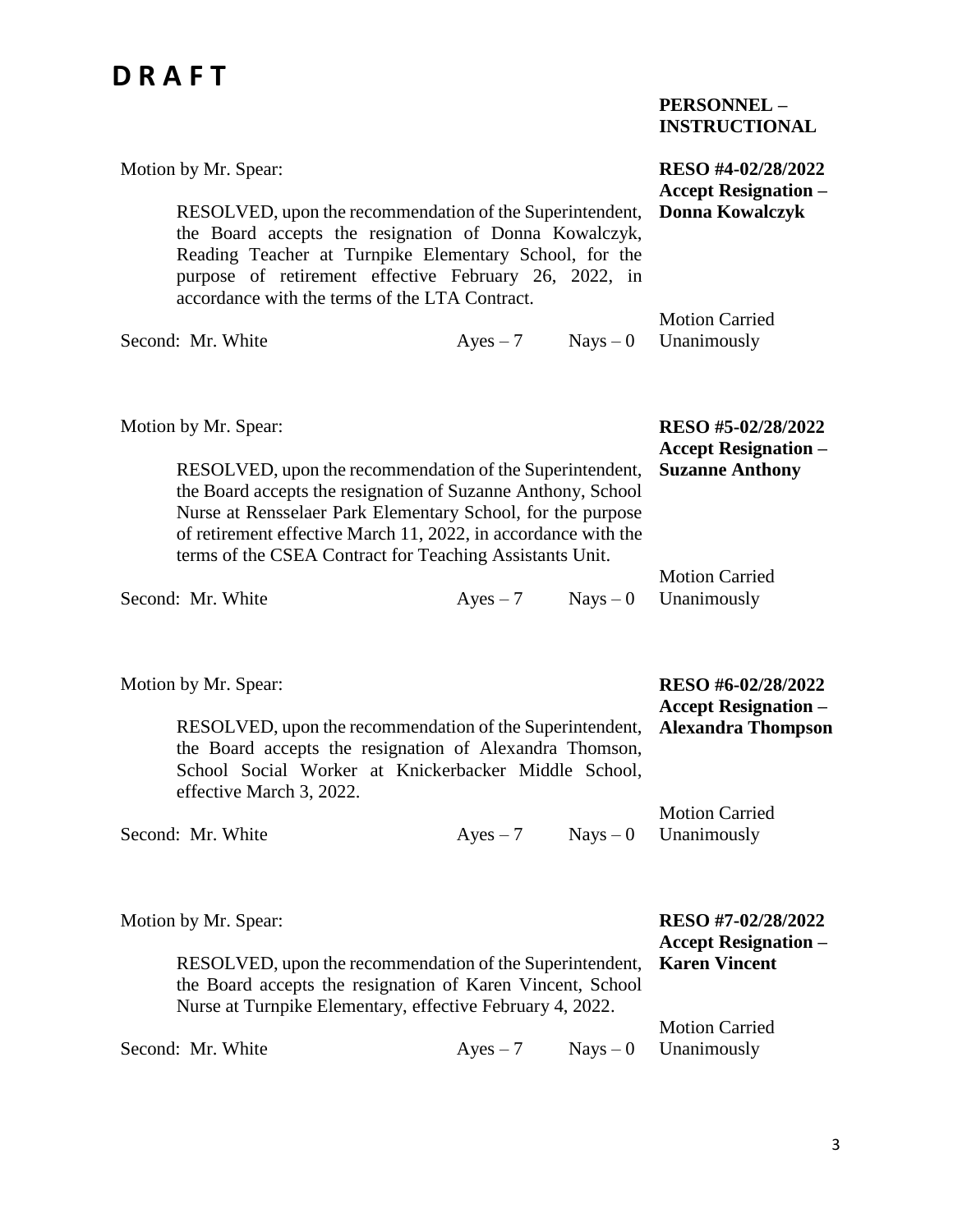| Motion by Mr. Spear:                                                                                                                                                                                                                                                                                                                          | RESO #8-02/28/2022<br><b>Accept Resignation –</b>             |            |            |                                                   |
|-----------------------------------------------------------------------------------------------------------------------------------------------------------------------------------------------------------------------------------------------------------------------------------------------------------------------------------------------|---------------------------------------------------------------|------------|------------|---------------------------------------------------|
| RESOLVED, upon the recommendation of the Superintendent,<br>the Board accepts the resignation of Julie-Ann Welch, School<br>Nurse, effective March 4, 2022.                                                                                                                                                                                   | <b>Julie-Ann Welch</b>                                        |            |            |                                                   |
| Second: Mr. White                                                                                                                                                                                                                                                                                                                             |                                                               | $Ayes - 7$ | $Nays - 0$ | <b>Motion Carried</b><br>Unanimously              |
| Motion by Mr. Spear:                                                                                                                                                                                                                                                                                                                          |                                                               |            |            | RESO #9-02/28/2022<br><b>Accept Resignation –</b> |
| RESOLVED, upon the recommendation of the Superintendent,<br>the Board accepts the resignation of Christine Zeigler,<br>Elementary Teacher at Turnpike Elementary School, effective<br>April 19, 2022.                                                                                                                                         |                                                               |            |            | <b>Christine Zeigler</b>                          |
| Second: Mr. White                                                                                                                                                                                                                                                                                                                             |                                                               | $Ayes - 7$ | $Nays - 0$ | <b>Motion Carried</b><br>Unanimously              |
| Motion by Mr. Spear:                                                                                                                                                                                                                                                                                                                          |                                                               |            |            | RESO #10-02/28/2022<br><b>Grant Tenure -</b>      |
| RESOLVED, upon the recommendation of the Superintendent,<br>the Board confer tenure upon the following teacher, who has<br>successfully completed the required probationary period:                                                                                                                                                           | <b>Michelle Sidoti</b>                                        |            |            |                                                   |
| Michelle Sidoti                                                                                                                                                                                                                                                                                                                               | Effective 05/02/2022 TESOL, TES                               |            |            | <b>Motion Carried</b>                             |
| Second: Mr. White                                                                                                                                                                                                                                                                                                                             |                                                               | $Ayes - 7$ | $Nays - 0$ | Unanimously                                       |
| Motion by Mr. Spear:                                                                                                                                                                                                                                                                                                                          |                                                               |            |            | RESO #11-02/28/2022<br><b>Appoint Reading</b>     |
| RESOLVED, upon the recommendation of the Superintendent,<br>the Board appoints Susan Alberino to a probationary teaching<br>position at Turnpike Elementary School in the tenure area of<br>Reading, pending clearance by the New York State and the<br>Federal Government per the Project SAVE Law, with<br>compensation as set forth below: | Teacher - Susan<br><b>Alberino</b>                            |            |            |                                                   |
| Commencement of Service – February 14, 2022<br>Expiration of Probationary Appointment - February 13, 2025                                                                                                                                                                                                                                     |                                                               |            |            |                                                   |
| Certification Status - Literacy Birth - Grade 6, Professional                                                                                                                                                                                                                                                                                 |                                                               |            |            |                                                   |
| Salary - Step 8<br><b>Masters</b>                                                                                                                                                                                                                                                                                                             | Early Childhood Birth- Gr. 2, Professional<br>\$46,402<br>450 |            |            |                                                   |
| Grad Credits $-36$                                                                                                                                                                                                                                                                                                                            | 1,500<br>\$48,352                                             |            |            |                                                   |
| Second: Mr. White                                                                                                                                                                                                                                                                                                                             |                                                               | $Ayes - 7$ | $Nays - 0$ | <b>Motion Carried</b><br>Unanimously              |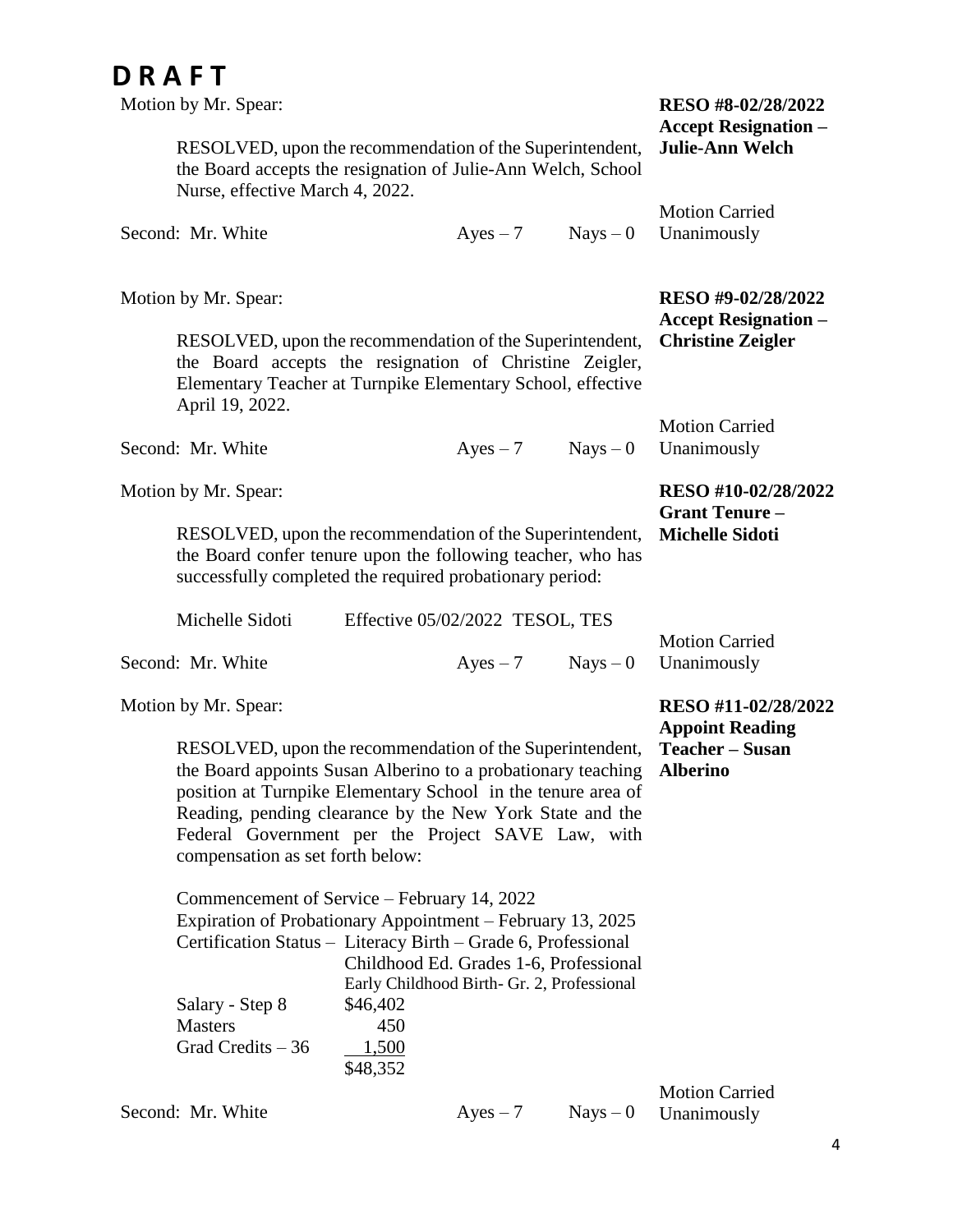| Motion by Mr. Spear:                                                                                                                                                                                                                                                                                                                                       |                                           |            | RESO #12-02/28/2022<br><b>Appoint Elementary</b> |
|------------------------------------------------------------------------------------------------------------------------------------------------------------------------------------------------------------------------------------------------------------------------------------------------------------------------------------------------------------|-------------------------------------------|------------|--------------------------------------------------|
| RESOLVED, upon the recommendation of the Superintendent,<br>the Board appoints Nicole Ferraro to a probationary teaching<br>position at Turnpike Elementary School in the tenure area of<br>Elementary Education, pending clearance by the New York<br>State and the Federal Government per the Project SAVE Law,<br>with compensation as set forth below: | <b>Teacher – Nicole</b><br><b>Ferraro</b> |            |                                                  |
| Commencement of Service – September 1, 2021                                                                                                                                                                                                                                                                                                                |                                           |            |                                                  |
| Expiration of Probationary Appointment – August 31, 2025                                                                                                                                                                                                                                                                                                   |                                           |            |                                                  |
| Certification Status - Early Childhood Birth- Gr. 2, Professional                                                                                                                                                                                                                                                                                          |                                           |            |                                                  |
|                                                                                                                                                                                                                                                                                                                                                            | Childhood Ed. Grades 1-6, Professional    |            |                                                  |
|                                                                                                                                                                                                                                                                                                                                                            | Literacy Birth – Grade 6, Professional    |            |                                                  |
| Salary (effective February 28, 2022) - Step 4                                                                                                                                                                                                                                                                                                              |                                           | \$45,749   |                                                  |
| <b>Masters</b>                                                                                                                                                                                                                                                                                                                                             |                                           | 450        |                                                  |
| Grad Credits $-31$                                                                                                                                                                                                                                                                                                                                         |                                           | 1,250      |                                                  |
|                                                                                                                                                                                                                                                                                                                                                            |                                           | \$47,449   |                                                  |
|                                                                                                                                                                                                                                                                                                                                                            |                                           |            | <b>Motion Carried</b>                            |
| Second: Mr. White                                                                                                                                                                                                                                                                                                                                          | $Ayes - 7$                                | $Nays - 0$ | Unanimously                                      |

Motion by Mr. Spear:

RESOLVED, upon the recommendation of the Superintendent, the Board appoints Samantha Hunter to a probationary teaching position at Rensselaer Park School in the tenure area of Reading, pending clearance by the New York State and the Federal Government per the Project SAVE Law, with compensation as set forth below:

Commencement of Service – February 28, 2022 Expiration of Probationary Appointment – February 27, 2026 Certification Status – Literacy Birth – Grade 6, Professional SWD Grades 1-6, Professional SWD Birth – Gr.2, Professional Childhood Ed. Grades 1-6, Professional Early Childhood Birth- Gr. 2, Professional Salary - Step 4 \$45,749 Masters 450 Grad Credits  $-72$  3,000 \$49,199

Second: Mr. White  $Ayes - 7$  Nays – 0

Motion Carried Unanimously

**RESO #13-02/28/2022 Appoint Reading Teacher – Samantha** 

**Hunter**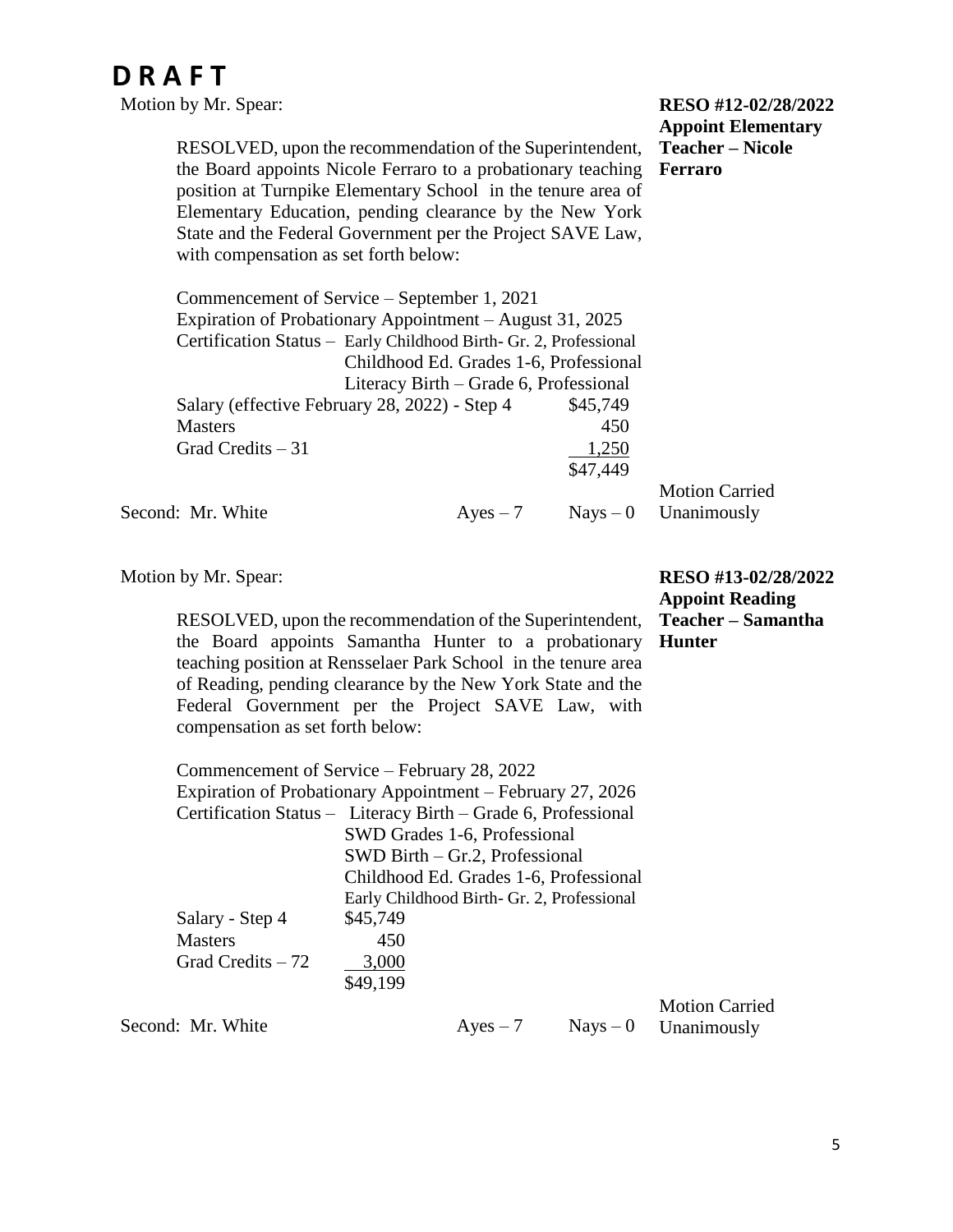| Motion by Mr. Spear:<br>RESOLVED, upon the recommendation of the Superintendent,<br>the Board appoints Hannah Labrozzi to a probationary position<br>at Rensselaer Park Elementary School in the tenure area of<br>Teaching Assistant, pending clearance by the New York State<br>and the Federal Government per the Project SAVE Law, with<br>compensation as set forth below: | RESO #14-02/28/2022<br><b>Appoint Teaching</b><br><b>Assistant – Hannah</b><br>Labrozzi |            |                                                                                                       |
|---------------------------------------------------------------------------------------------------------------------------------------------------------------------------------------------------------------------------------------------------------------------------------------------------------------------------------------------------------------------------------|-----------------------------------------------------------------------------------------|------------|-------------------------------------------------------------------------------------------------------|
| Commencement of Service – February 14, 2022<br>Expiration of Probationary Appointment - February 13, 2026<br>Certification Status - Teaching Assistant Level I<br>Salary – Step $4 - $18.64$ per hour                                                                                                                                                                           | <b>Motion Carried</b>                                                                   |            |                                                                                                       |
| Second: Mr. White                                                                                                                                                                                                                                                                                                                                                               | $Ayes - 7$                                                                              | $Nays - 0$ | Unanimously                                                                                           |
| Motion by Mr. Spear:<br>RESOLVED, upon the recommendation of the Superintendent,<br>the Board appoints Natalie Russo as a long-term substitute<br>teacher to fill multiple leaves of absence at Turnpike<br>Elementary School, with terms as set forth below:                                                                                                                   |                                                                                         |            | RESO #15-02/28/2022<br><b>Appoint Long-Term</b><br><b>Substitute Teacher-</b><br><b>Natalie Russo</b> |
| Commencement of Service: February 28, 2022<br>End of Service: June 24, 2022<br>Certification Status – Childhood Education 1-6, Initial<br>Daily Rate $-1/200$ th of Step 1                                                                                                                                                                                                      |                                                                                         |            |                                                                                                       |
| Second: Mr. White                                                                                                                                                                                                                                                                                                                                                               | $Ayes - 7$                                                                              | $Nays - 0$ | <b>Motion Carried</b><br>Unanimously                                                                  |
| Motion by Mr. Spear:<br>RESOLVED, upon the recommendation of the Superintendent,<br>the Board appoints Staci Fisher as a long-term substitute<br>teacher to fill multiple leaves of absence at Turnpike<br>Elementary School, with terms as set forth below:<br>Commencement of Service: January 28, 2022                                                                       |                                                                                         |            | RESO #16-02/28/2022<br><b>Appoint Long-Term</b><br><b>Substitute Teacher-</b><br><b>Staci Fisher</b>  |
| End of Service: June 24, 2022<br>Certification Status - Early Childhood B-2, Emergency COVID-19<br>Daily Rate $-1/200$ th of Step 1                                                                                                                                                                                                                                             | Childhood Education, Emergency COVID-19                                                 |            |                                                                                                       |
| Second: Mr. White                                                                                                                                                                                                                                                                                                                                                               | $Ayes - 7$                                                                              | $Nays - 0$ | <b>Motion Carried</b><br>Unanimously                                                                  |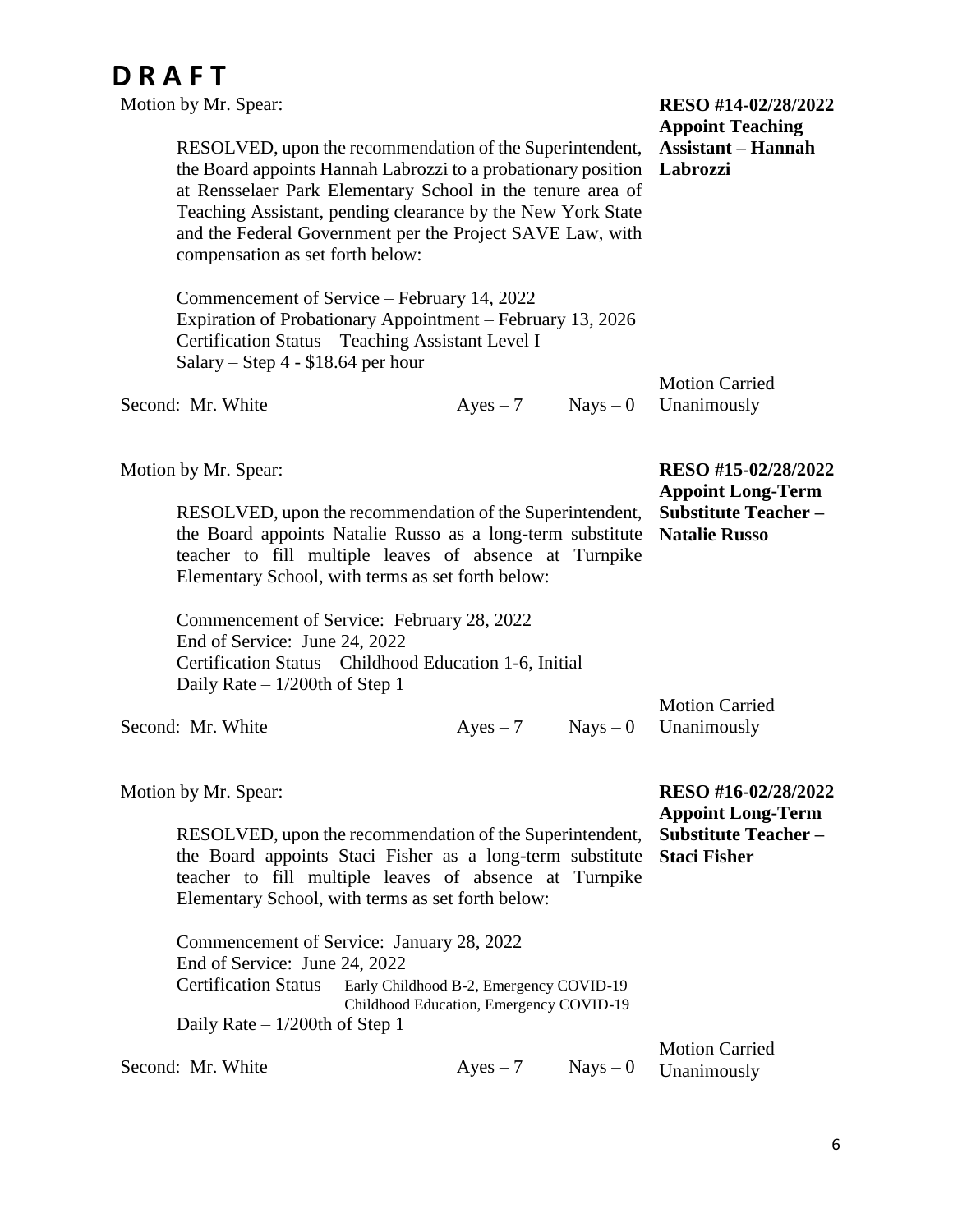| DRAFT<br>Motion by Mr. Spear:                                                                                                                                                                                                                                                                                                   |                                                                         |            | RESO #17-02/28/2022<br><b>Appoint School Nurse</b>                    |
|---------------------------------------------------------------------------------------------------------------------------------------------------------------------------------------------------------------------------------------------------------------------------------------------------------------------------------|-------------------------------------------------------------------------|------------|-----------------------------------------------------------------------|
| RESOLVED, upon the recommendation of the Superintendent,<br>the Board appoints Debra Tietjen as School Nurse (RN) at<br>Rensselaer Park Elementary School, pending clearance by the<br>New York State and the Federal Government per the Project<br>SAVE Law, with compensation as set forth below:                             | - Debra Tietjen                                                         |            |                                                                       |
| Commencement of Service – March 7, 2022<br>NYS Licensure Status - Registered Professional Nurse<br>Salary – Step 9 - $$35.37$ per hour                                                                                                                                                                                          |                                                                         |            |                                                                       |
| Second: Mr. White                                                                                                                                                                                                                                                                                                               | $Ayes - 7$                                                              | $Nays - 0$ | <b>Motion Carried</b><br>Unanimously                                  |
| Motion by Mr. Spear:<br>RESOLVED, upon the recommendation of the Superintendent,<br>the Board approves Timothy Hepp as a tutor for an out-of-<br>district placed student (2-hour per school day) beginning<br>February 7, 2022 through April 25, 2022.                                                                          | RESO #18-02/28/2022<br><b>Approve Tutoring</b><br><b>Assignment</b>     |            |                                                                       |
| Second: Mr. White                                                                                                                                                                                                                                                                                                               | $Ayes - 7$                                                              | $Nays - 0$ | <b>Motion Carried</b><br>Unanimously                                  |
| Motion by Mr. Spear:<br>RESOLVED, upon the recommendation of the Superintendent,<br>the Board appoints Sabrina Devine as LHS/KMS Clubs<br>Auditor/Treasurer effective February 14, 2022 through June<br>30, 2022 with a stipend in accordance with the LTA Contract.                                                            | RESO #19-02/28/2022<br><b>Appoint Clubs</b><br><b>Auditor/Treasurer</b> |            |                                                                       |
| Second: Mr. White                                                                                                                                                                                                                                                                                                               | $Ayes - 7$                                                              | $Nays - 0$ | <b>Motion Carried</b><br>Unanimously                                  |
| Motion by Mr. Spear:<br>RESOLVED, upon the recommendation of the Superintendent,<br>the Board appoints Emma Closson as Homework Club Advisor<br>at Rensselaer Park Elementary School for the 2021-2022<br>school at the hourly rate of \$25.00 (up to 4 hours per week)<br>funded through ARP - Afterschool Enrichment Program. |                                                                         |            | RESO #20-02/28/2022<br><b>Appoint Homework</b><br><b>Club Advisor</b> |

Second: Mr. White  $Ayes - 7$  Nays – 0 Unanimously

Motion Carried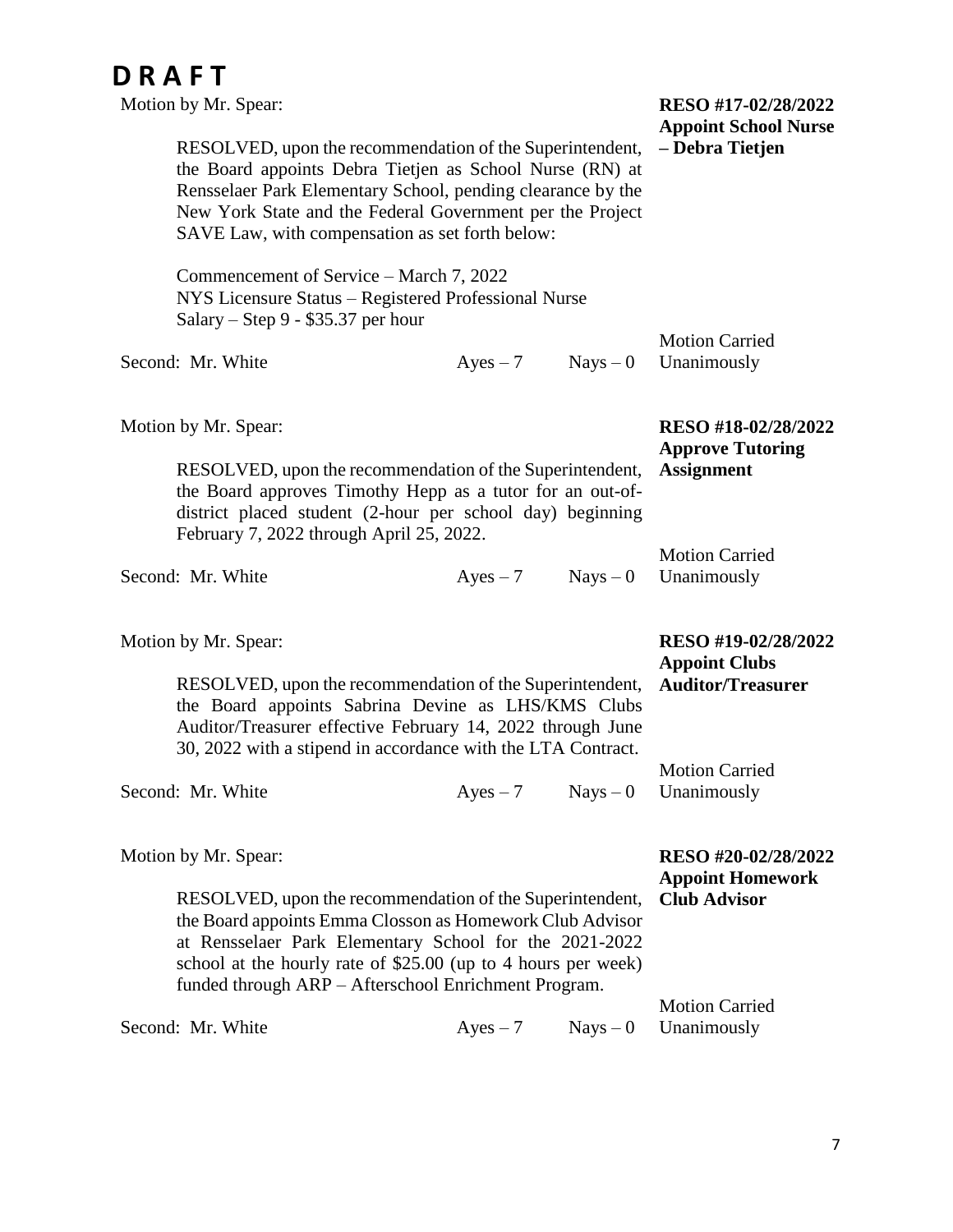| Motion by Mr. Spear:                                                                                                                                                                                                                                          | RESO #21-02/28/2022<br><b>Approve Unpaid Leave</b> |            |                                                    |
|---------------------------------------------------------------------------------------------------------------------------------------------------------------------------------------------------------------------------------------------------------------|----------------------------------------------------|------------|----------------------------------------------------|
| RESOLVED, upon the recommendation of the Superintendent,<br>the Board approves the request of Erin Blair, Elementary<br>Teacher at Rensselaer Park Elementary School, for an unpaid<br>leave of absence beginning March 15, 2022 and ending June<br>30, 2022. |                                                    |            | - Erin Blair                                       |
| Second: Mr. White                                                                                                                                                                                                                                             | $Ayes - 7$                                         | $Nays - 0$ | <b>Motion Carried</b><br>Unanimously               |
| Motion by Mr. Spear:                                                                                                                                                                                                                                          |                                                    |            | RESO #22-02/28/2022<br><b>Approve Employee</b>     |
| RESOLVED, upon the recommendation of the Superintendent,<br>the Board approves an Employee Separation Agreement for<br>Employee #1754, dated February 18, 2022.                                                                                               |                                                    |            | <b>Separation Agreement</b>                        |
| Second: Mr. White                                                                                                                                                                                                                                             | $Ayes - 7$                                         | $Nays - 0$ | <b>Motion Carried</b><br>Unanimously               |
|                                                                                                                                                                                                                                                               |                                                    |            | <b>PERSONNEL - NON-</b><br><b>INSTRUCTIONAL</b>    |
| Motion by Mr. Spear:                                                                                                                                                                                                                                          |                                                    |            | RESO #23-02/28/2022<br><b>Accept Resignation –</b> |
| RESOLVED, upon the recommendation of the Superintendent,<br>the Board accepts the resignation of Ashley Simmons, 10-<br>month Secretary at Rensselaer Park Elementary School,<br>effective March 4, 2022.                                                     |                                                    |            | <b>Ashley Simmons</b>                              |
| Second: Mr. White                                                                                                                                                                                                                                             | $Ayes - 7$                                         | $Nays - 0$ | <b>Motion Carried</b><br>Unanimously               |
| Motion by Mr. Spear:                                                                                                                                                                                                                                          |                                                    |            | RESO #24-02/28/2022<br><b>Accept Resignation –</b> |
| RESOLVED, upon the recommendation of the Superintendent,<br>the Board accepts the resignation of Victoria Hermann, teacher<br>aide at Turnpike Elementary School, effective February 18,<br>2022.                                                             |                                                    |            | Victoria Hermann                                   |
| Second: Mr. White                                                                                                                                                                                                                                             | $Ayes - 7$                                         | $Nays - 0$ | <b>Motion Carried</b><br>Unanimously               |
| Motion by Mr. Spear:                                                                                                                                                                                                                                          |                                                    |            | RESO #25-02/28/2022<br><b>Accept Resignation –</b> |
| RESOLVED, upon the recommendation of the Superintendent,<br>the Board accepts the resignation of Melissa Dubuque, teacher<br>aide at Turnpike Elementary School, effective March 3, 2022.                                                                     |                                                    |            | <b>Melissa Dubuque</b>                             |
| Second: Mr. White                                                                                                                                                                                                                                             | $Ayes - 7$                                         | $Nays - 0$ | <b>Motion Carried</b><br>Unanimously               |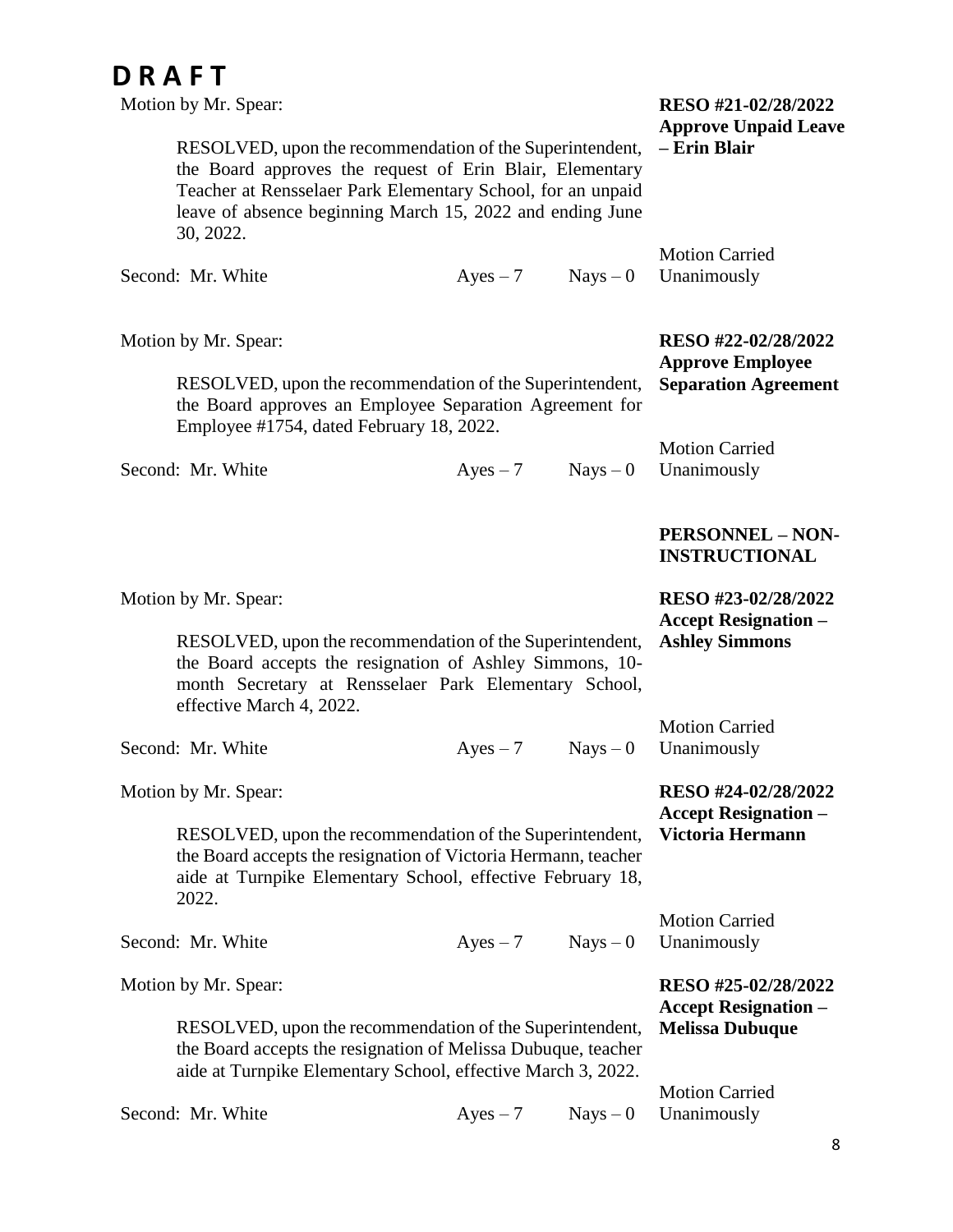| Motion by Mr. Spear:                                                                                                                                                                                                                                                                                                                                                                                           | RESO #26-02/28/2022                                                    |                                  |                                                    |
|----------------------------------------------------------------------------------------------------------------------------------------------------------------------------------------------------------------------------------------------------------------------------------------------------------------------------------------------------------------------------------------------------------------|------------------------------------------------------------------------|----------------------------------|----------------------------------------------------|
| RESOLVED, upon the recommendation of the Superintendent,<br>the Board appoints Brianna Patrick to the 12-month position of<br>District Treasurer effective February 14, 2022, with benefits in<br>accordance with the Management Confidential Agreement,<br>pending clearance by New York State and the Federal<br>Government per the Project SAVE Law. The 2021-2022 pro-<br>rated salary is set forth below: | <b>Appoint District</b><br>Treasurer – Brianna<br><b>Patrick</b>       |                                  |                                                    |
| 2021-2022 Salary (pro-rated):                                                                                                                                                                                                                                                                                                                                                                                  | \$65,000                                                               |                                  |                                                    |
| Second: Mr. White                                                                                                                                                                                                                                                                                                                                                                                              | $Ayes - 7$                                                             | $Nays - 0$                       | <b>Motion Carried</b><br>Unanimously               |
| Motion by Mr. Spear:                                                                                                                                                                                                                                                                                                                                                                                           |                                                                        |                                  | RESO #27-02/28/2022<br><b>Appoint Security</b>     |
| RESOLVED, upon the recommendation of the Superintendent,<br>the Board appoints Kemanni Gang as a Security Monitor at<br>Lansingburgh High School with compensation and benefits as<br>per the CSEA Contract as set forth below:                                                                                                                                                                                |                                                                        | <b>Monitor - Kemanni</b><br>Gang |                                                    |
| Commencement of Service – January 31, 2022<br>Salary – Step $1/$ \$22.39 per hour                                                                                                                                                                                                                                                                                                                              |                                                                        |                                  |                                                    |
| Second: Mr. White                                                                                                                                                                                                                                                                                                                                                                                              | $Ayes - 7$                                                             | $Nays - 0$                       | <b>Motion Carried</b><br>Unanimously               |
| Motion by Mr. Spear:                                                                                                                                                                                                                                                                                                                                                                                           |                                                                        |                                  | RESO #28-02/28/2022<br><b>Appoint Teacher Aide</b> |
| RESOLVED, upon the recommendation of the Superintendent,<br>the Board appoints James Swab as a Teacher Aide at<br>Lansingburgh High School with compensation and benefits as<br>per the CSEA Contract as set forth below:                                                                                                                                                                                      |                                                                        | - James Swab                     |                                                    |
| Commencement of Service – February 9, 2022<br>Salary – Step $3/$ \$18.78 per hour                                                                                                                                                                                                                                                                                                                              |                                                                        |                                  |                                                    |
| Second: Mr. White                                                                                                                                                                                                                                                                                                                                                                                              | $Ayes - 7$                                                             | $Nays - 0$                       | <b>Motion Carried</b><br>Unanimously               |
| Motion by Mr. Spear:<br>RESOLVED, upon the recommendation of the Superintendent,                                                                                                                                                                                                                                                                                                                               | RESO #29-02/28/2022<br><b>Appoint Teacher Aide</b><br>- Duane Connally |                                  |                                                    |
| the Board appoints Duane Connally as a Teacher Aide at<br>Knickerbacker Middle School with compensation and benefits                                                                                                                                                                                                                                                                                           |                                                                        |                                  |                                                    |

as per the CSEA Contract as set forth below: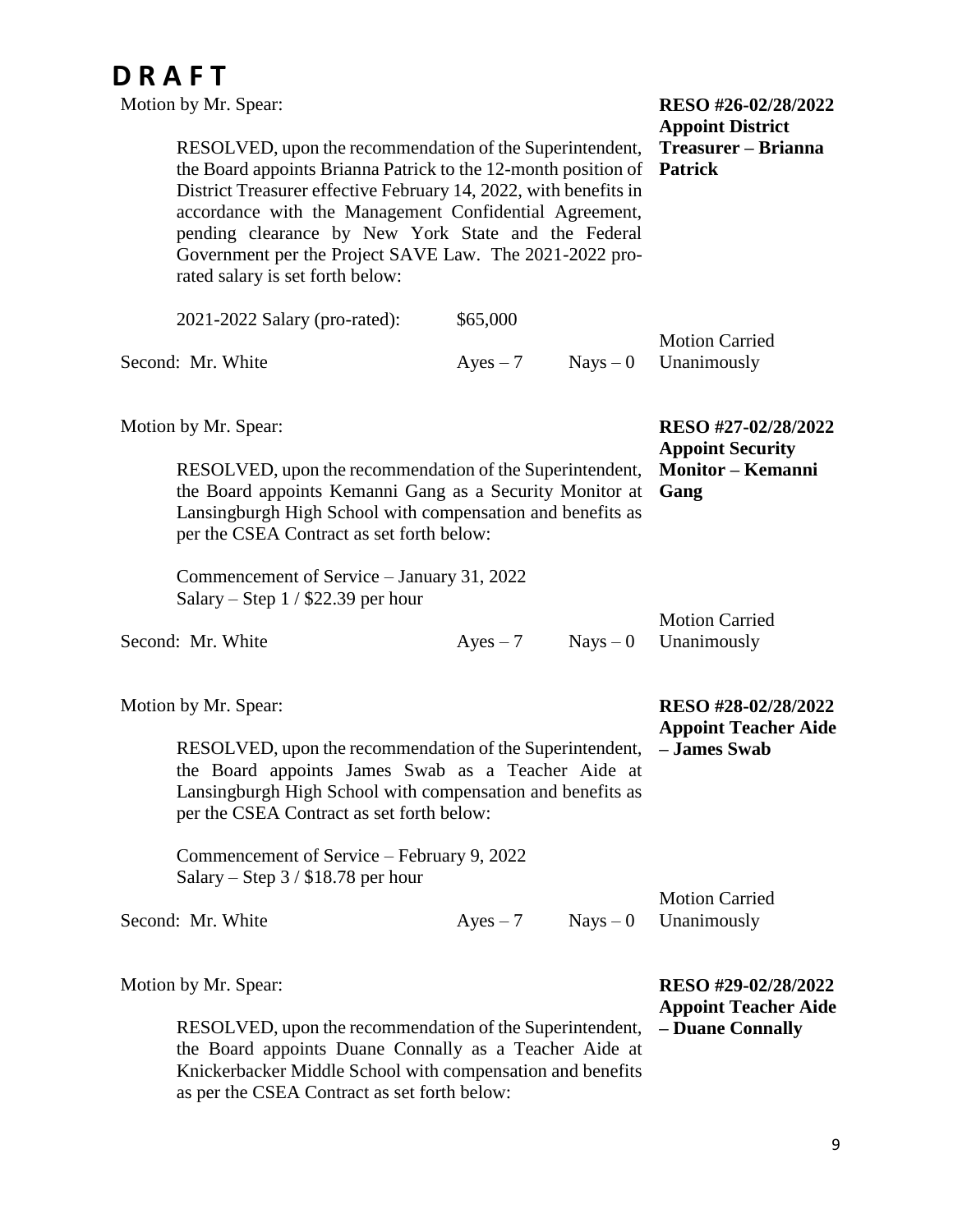Commencement of Service – February 14, 2022 Salary – Step 1 / \$17.07 per hour

Second: Mr. White  $Ayes - 7$  Nays – 0

Motion by Mr. White:

Motion Carried Unanimously

#### **ACTION ITEMS**

#### **RESO #30-02/28/2022 Accept Donations**

RESOLVED, upon the recommendation of the Superintendent, that the Board accept the following donations:

| From                       | Amount   | Purpose            |                        |
|----------------------------|----------|--------------------|------------------------|
| Warren Fane                | \$550.00 | TES Dress A Knight |                        |
| Cornerstone Church \$27.50 |          | TES Dress A Knight |                        |
|                            |          |                    | <b>Motion Carried</b>  |
| Second: Mr. Spear          |          | $Ayes - 7$         | $Nays - 0$ Unanimously |

Motion by Mr. White:

RESOLVED, upon the recommendation of the Superintendent, the Board authorizes the Purchasing Agent to scrap technology devices that are no longer operational. These devices will be recycled and the hard drives will be destroyed per Board Policy. Listed below are the asset tags numbers.

**RESO #31-02/28/2022 Authorize Scrap Technology Devises**

| <b>Manfacturer</b> | <b>Type</b> | <b>Model</b> | Asset      |
|--------------------|-------------|--------------|------------|
| ΗP                 | <b>AIO</b>  | pro 3420     | MXL2281PLL |
| ΗP                 | AIO         | pro 3420     | MXL2281PLY |
| ΗP                 | Desktop     | 6200         | 212033     |
| ΗP                 | Desktop     | 6200         | 212182     |
| ΗP                 | Desktop     | 6200         | 212092     |
| ΗP                 | Desktop     | 6200         | 212171     |
| ΗP                 | Desktop     | 6200         | 212114     |
| ΗP                 | Desktop     | 6200         | 210544     |
| ΗP                 | Desktop     | 6200         | 210404     |
| ΗP                 | Desktop     | 6200         | 212177     |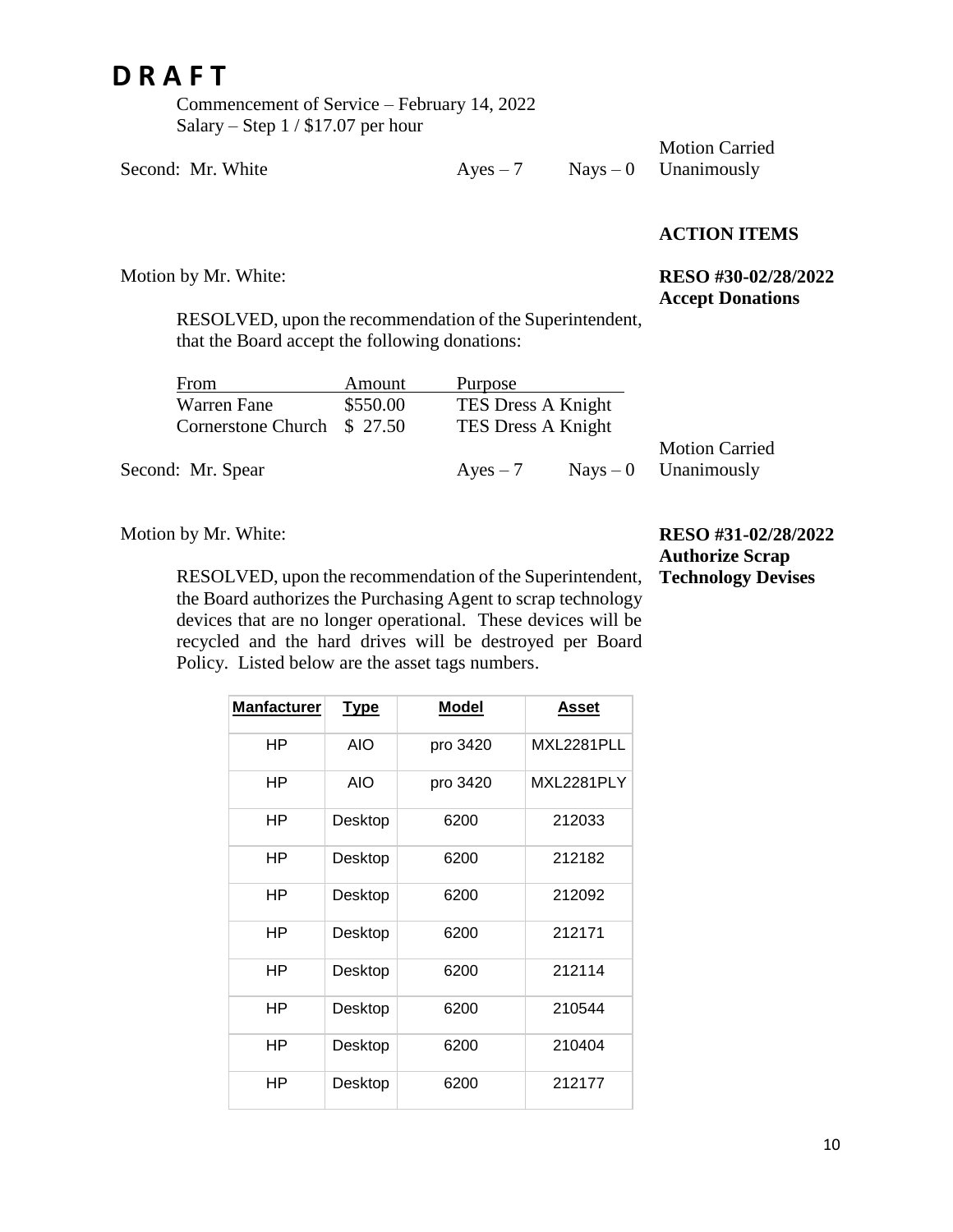| HP        | Desktop | 6200 | 212070     |
|-----------|---------|------|------------|
| HP        | Desktop | 6200 | 212009     |
| ΗP        | Desktop | 6200 | 212146     |
| ΗP        | Desktop | 6200 | 211317     |
| HP        | Desktop | 6200 | 212150     |
| HP        | Desktop | 6200 | 612170     |
| HP        | Desktop | 6200 | 212115     |
| HP        | Desktop | 6200 | 212169     |
| HP        | Desktop | 6200 | 212180     |
| <b>HP</b> | Desktop | 6200 | 212154     |
| <b>HP</b> | Desktop | 6200 | 212125     |
| ΗP        | Desktop | 6200 | 212103     |
| ΗP        | Desktop | 6200 | 212126     |
| ΗP        | Desktop | 6200 | 212109     |
| ΗP        | Desktop | 6200 | 212117     |
| ΗP        | Desktop | 6200 | 212136     |
| ΗP        | Desktop | 6200 | 2UA2032N5S |
| ΗP        | Desktop | 6200 | 212098     |
| HP        | Desktop | 8300 | 212474     |
| ΗP        | Desktop | 8300 | 212435     |
| ΗP        | Desktop | 8300 | 212444     |
| ΗP        | Desktop | 8300 | 212467     |
| ΗP        | Desktop | 8300 | 212420     |
| HP        | Desktop | 8300 | 212480     |
| ΗP        | Desktop | 8300 | 212443     |
| ΗP        | Desktop | 8300 | 212401     |
| HP        | Desktop | 8300 | 212408     |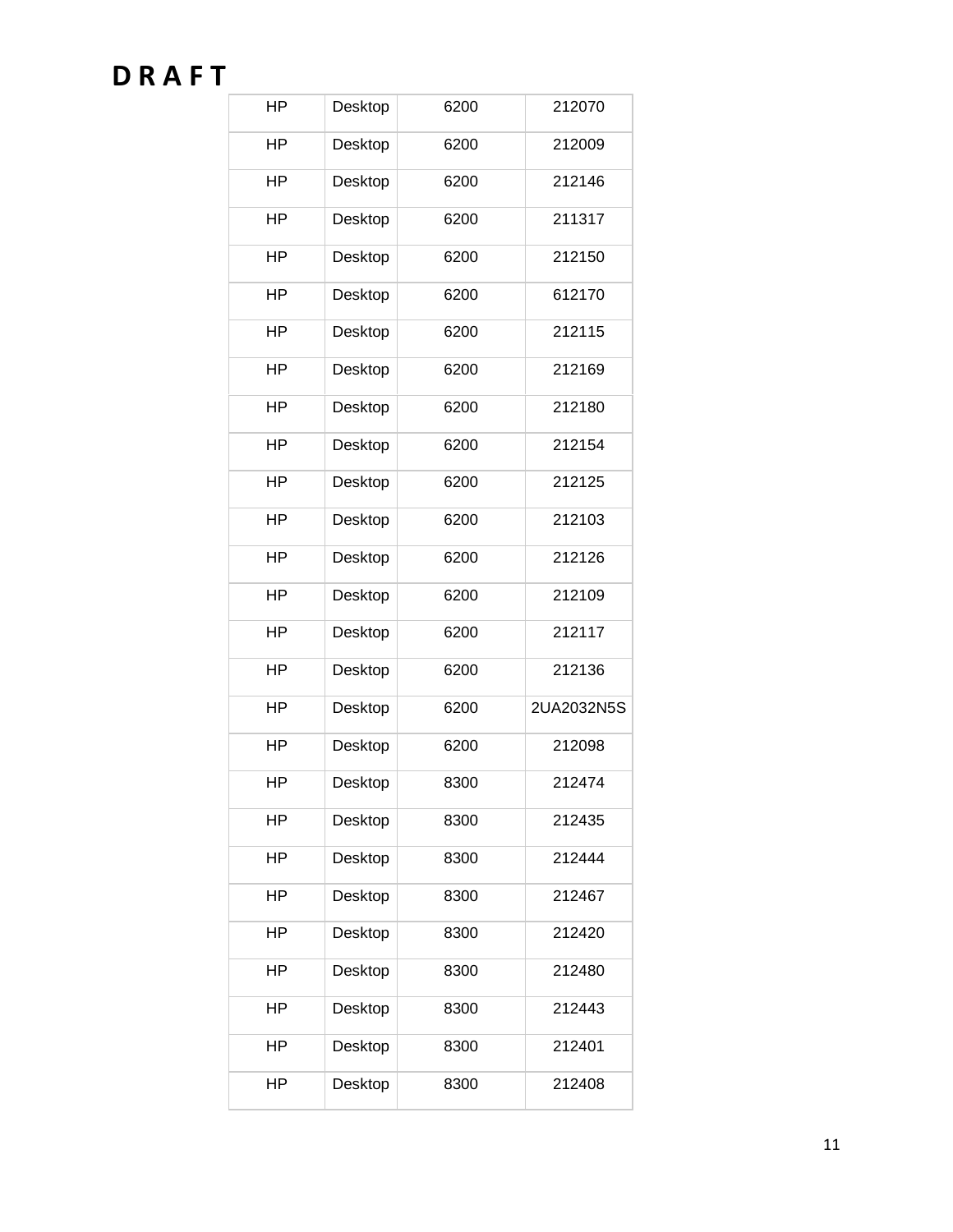| HP        | Desktop | 8300                      | 212470            |  |
|-----------|---------|---------------------------|-------------------|--|
| <b>HP</b> | Desktop | 8300                      | 212463            |  |
| Smart     | Doc Cam | Doc Cam                   | 201714            |  |
| ΗP        | Laptop  | 4540S                     | 2CE3180RK3        |  |
| ΗP        | Laptop  | 4540S                     | 2CE31902M5        |  |
| HP        | Laptop  | 4540S                     | <b>CNU12618MY</b> |  |
| ΗP        | Laptop  | 4540S                     | 212977            |  |
| ΗP        | Laptop  | 4540S                     | 210498            |  |
| HP        | Laptop  | 4540S                     | CNV12618HD        |  |
| HP        | Laptop  | 4540S                     | CNU126194Q        |  |
| HP        | Laptop  | 4540S                     | <b>CNV12618HD</b> |  |
| HP        | Laptop  | probook 4540s             | 210509            |  |
| Toshiba   | Laptop  | L-300D-EZ1002V            | 200670            |  |
| Toshiba   | Laptop  | L-500EZ1520               | 202011            |  |
| Toshiba   | Laptop  | $L-50A$                   | 211270            |  |
| Toshiba   | Laptop  | $L-50A$                   | 211274            |  |
| Toshiba   | Laptop  | $L-50A$                   | 211277            |  |
| Toshiba   | Laptop  | $L-50A$                   | 211291            |  |
| Toshiba   | Laptop  | L-50A                     | 215790            |  |
| Toshiba   | Laptop  | L-50A                     | 212895            |  |
| Toshiba   | Laptop  | $L-50B$<br>210266         |                   |  |
| Toshiba   | Laptop  | satellite I50-b           | 8E096020C         |  |
| Toshiba   | Laptop  | satellite I50-b<br>210246 |                   |  |

Motion Carried Unanimously

Second: Mr. Spear  $Ayes - 7$  Nays – 0

Motion by Mr. White:

**RESO #32-02/28/2022 Authorize Bond**

WHEREAS, the qualified voters of the Lansingburgh Central School District at Troy (the "District"), at a special meeting of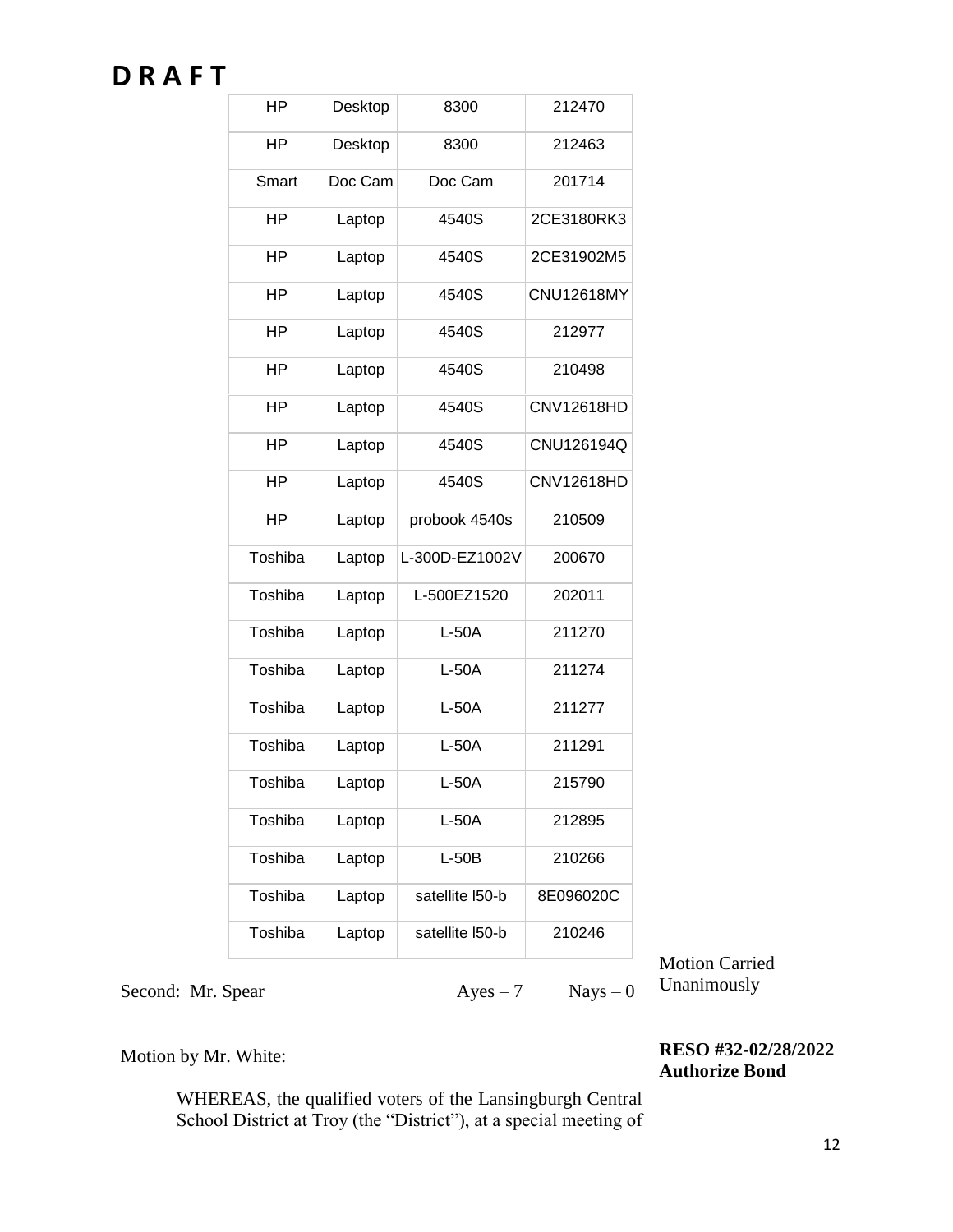such voters duly held on the 7th day of December, 2021, duly approved a proposition authorizing the issuance of serial general obligation bonds in an aggregate principal amount not to exceed \$15,497,658, to finance the construction of additions to and the reconstruction and improvement of various District buildings, facilities and sites, including infrastructure and site work improvements, acquisition of original furnishings, equipment, machinery or apparatus required for the purpose for which such buildings, facilities and sites are to be used and payment of incidental expenses related thereto, the expenditure of such sum for such purposes, and the levy of the necessary tax therefor, to be levied upon the taxable property of the District and collected in annual installments as provided by Section 416 of the Education Law;

#### NOW THEREFOR, BE IT RESOLVED BY THIS BOARD OF EDUCATION AS FOLLOWS:

Section 1. The District shall construct additions to, reconstruct and improve various District buildings, facilities and sites, including infrastructure and site work improvements, acquire original furnishings, equipment, machinery or apparatus required for the purpose for which such buildings, facilities and sites are to be used and pay incidental expenses related thereto, at a maximum cost of \$15,497,658, as more particularly described in Section 3 hereof, and as generally outlined to and considered by the voters of the District at the special District meeting held on December 7, 2021.

Section 2. The District is hereby authorized to issue its serial general obligation bonds (the "Bonds") in the aggregate principal amount of not to exceed \$15,497,658 pursuant to the Local Finance Law of New York, in order to finance the class of objects or purposes described herein.

Section 3. The class of objects or purposes to be financed pursuant to this Resolution (the "Purpose") is the construction of additions to, and the reconstruction and improvement of various District buildings, facilities and sites, including infrastructure and site work improvements, acquisition of original furnishings, equipment, machinery or apparatus required for the purpose for which such buildings, facilities and sites are to be used and the payment of incidental expenses related thereto.

Section 4. It is hereby determined and declared that (a) the maximum cost of the Purpose, as estimated by the Board of Education, is \$15,497,658, (b) no money has heretofore been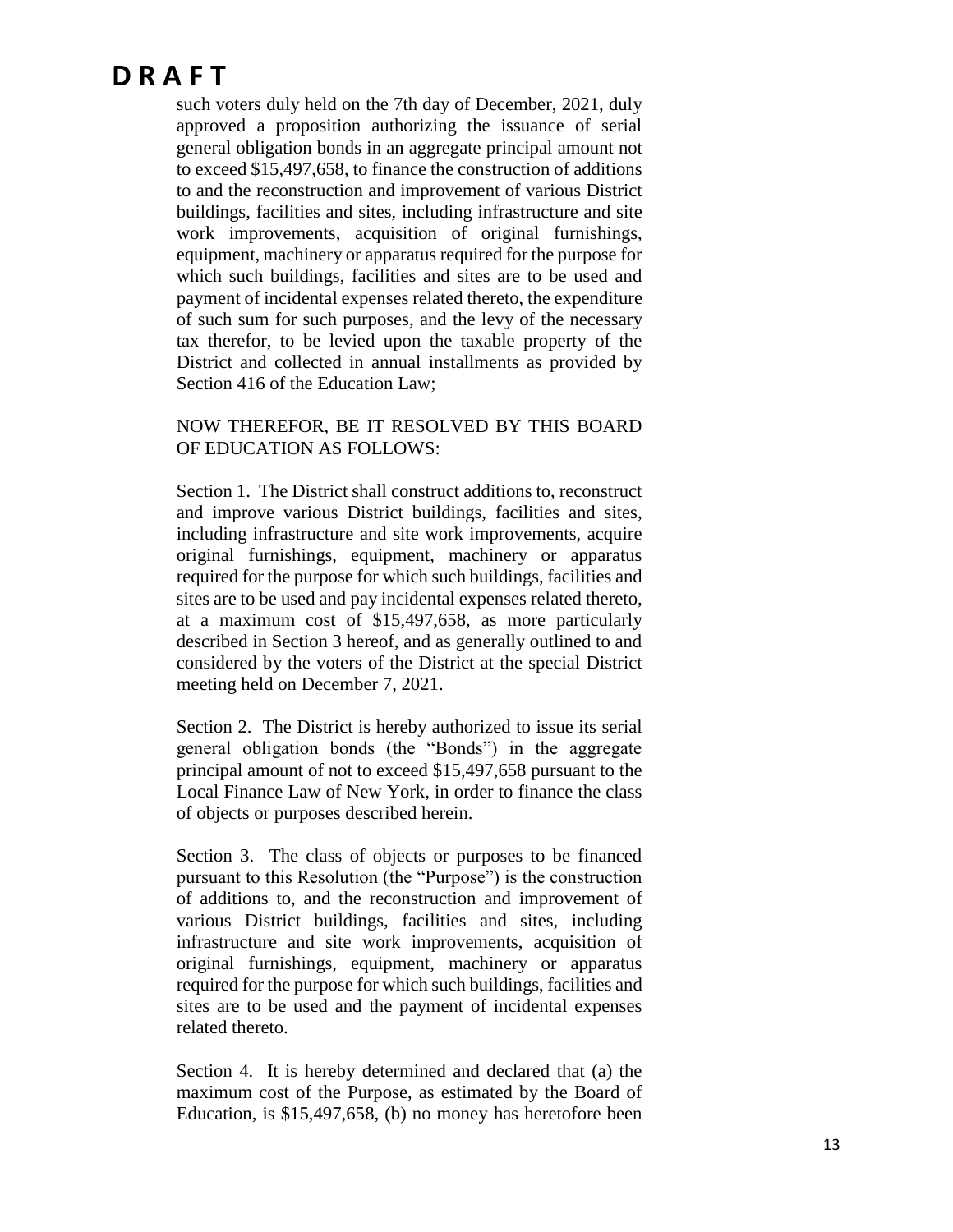authorized to be applied to the payment of the cost of the Purpose, and (c) the District plans to finance the cost of the Purpose from funds received from the State of New York as building aid, and funds raised by the issuance of the Bonds and bond anticipation notes hereinafter referred to.

Section 5. It is hereby determined that the Purpose is one of the class of objects or purposes described in Subdivision 97 of Paragraph A of Section 11.00 of the Local Finance Law, and that the period of probable usefulness of the Purpose is thirty (30) years.

Section 6. Subject to the provisions of the Local Finance Law, the power to authorize the issuance of and to sell bond anticipation notes in anticipation of the sale of the Bonds, including renewals of such notes, is hereby delegated to the President of the Board of Education, the chief fiscal officer.

Section 7. The power to further authorize the issuance of the Bonds and bond anticipation notes and to prescribe the terms, form and contents of the Bonds and bond anticipation notes, including the consolidation with other issues and the use of substantially level or declining debt service, subject to the provisions of this Resolution and the Local Finance Law, and to sell and deliver the Bonds and bond anticipation notes, is hereby delegated to the President of the Board of Education. The President of the Board of Education is hereby authorized to sign and the District Clerk is hereby authorized to attest any Bonds and bond anticipation notes issued pursuant to this Resolution, and the District Clerk is hereby authorized to affix to such Bonds and bond anticipation notes the corporate seal of the District.

Section 8. The faith and credit of the District are hereby irrevocably pledged for the payment of the principal of and interest on such Bonds and bond anticipation notes as the same respectively become due and payable. An annual appropriation shall be made in each year sufficient to pay the principal of and interest on such obligations becoming due and payable in such year. There shall be levied annually on all taxable real property of the District, a tax sufficient to pay the principal of and interest on such obligations as the same become due and payable.

Section 9. This Resolution shall constitute the declaration of the District's "official intent" to reimburse expenditures authorized by Section 1 with proceeds of the Bonds and notes,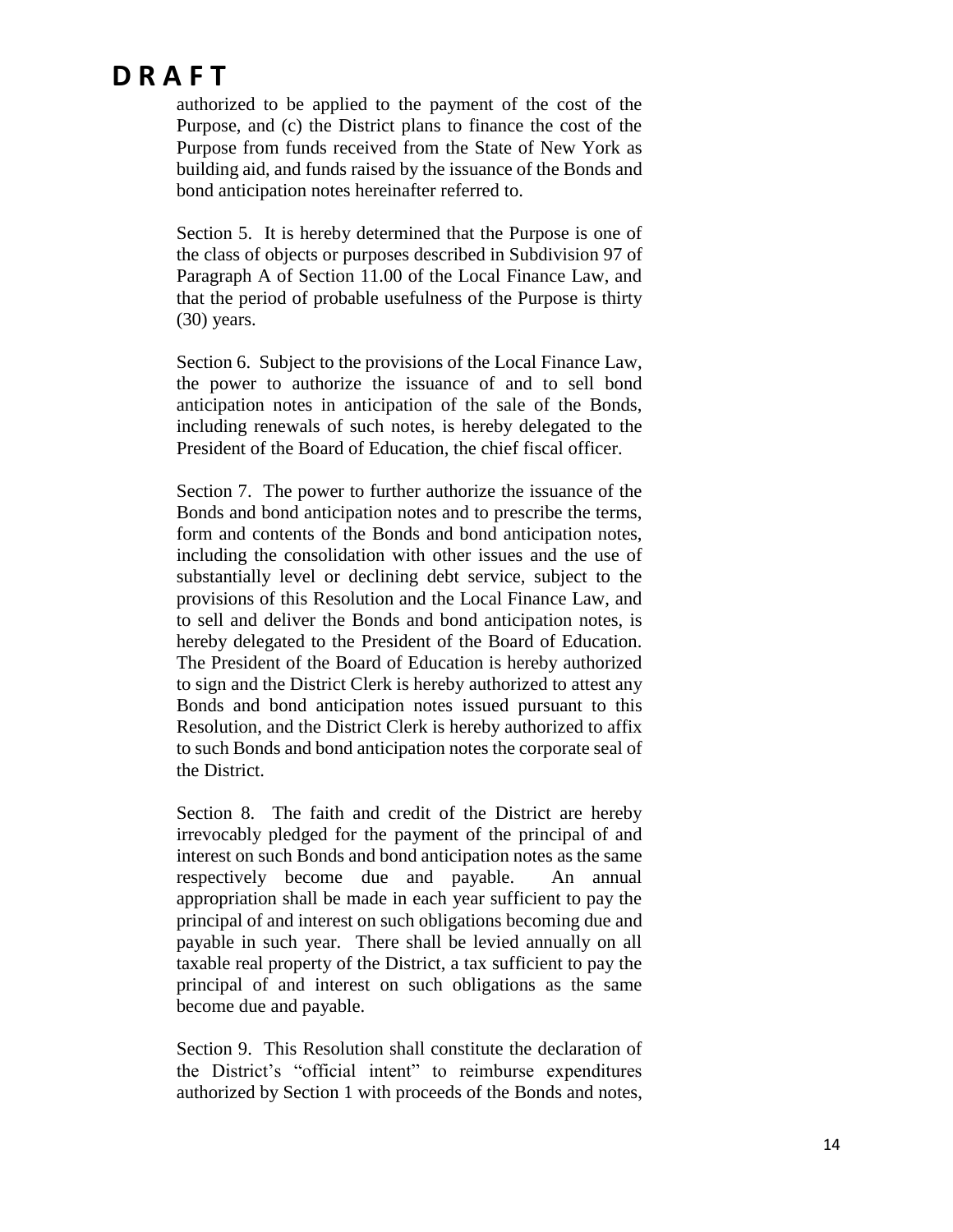as required by United States Treasury Regulation Section 1.150-2.

Section 10. A summary of this Resolution shall be published by the District Clerk together with a notice in substantially the form prescribed by Section 81.00 of said Local Finance Law, and such publication shall be in each official newspaper of the District. The validity of the Bonds or of any bond anticipation notes issued in anticipation of the sale of the Bonds may be contested only if such obligations are authorized for an object or purpose for which the District is not authorized to expend money, or the provisions of law which should be complied with at the date of publication of this Resolution are not substantially complied with, and an action, suit or proceeding contesting such validity is commenced within twenty (20) days after the date of such publication; or if said obligations are authorized in violation of the provisions of the Constitution.

Section 11. This Resolution shall take effect immediately upon its adoption.

|                   |            | <b>Motion Carried</b>  |
|-------------------|------------|------------------------|
| Second: Mr. Spear | $Aves - 7$ | $Nays - 0$ Unanimously |

Motion by Mr. White:

**RESO #33-02/28/2022 Adopt Revised Policies**

Motion Carried 6-0-1

RESOLVED, upon the recommendation of the Superintendent, the Board approves the second reading and hereby adopts the following revised policies:

- 1230 Public Comment at Board Meetings
- 2342 Agenda Preparation and Dissemination
- 4000 Student Learning Standards and Instructional Guidelines
- $\bullet$  8110 School Building Safety
- 8112 Health and Safety Committee
- 8220 Building and Grounds Maintenance and Inspection

Second: Mr. Spear Mr. Cusack – Aye

Mr. Shover – Aye Mrs. Manupella – Aye Mrs. Pallozzi – Aye Mrs. Rysedorph – Nay Mr. Spear – Aye Mr. White - Aye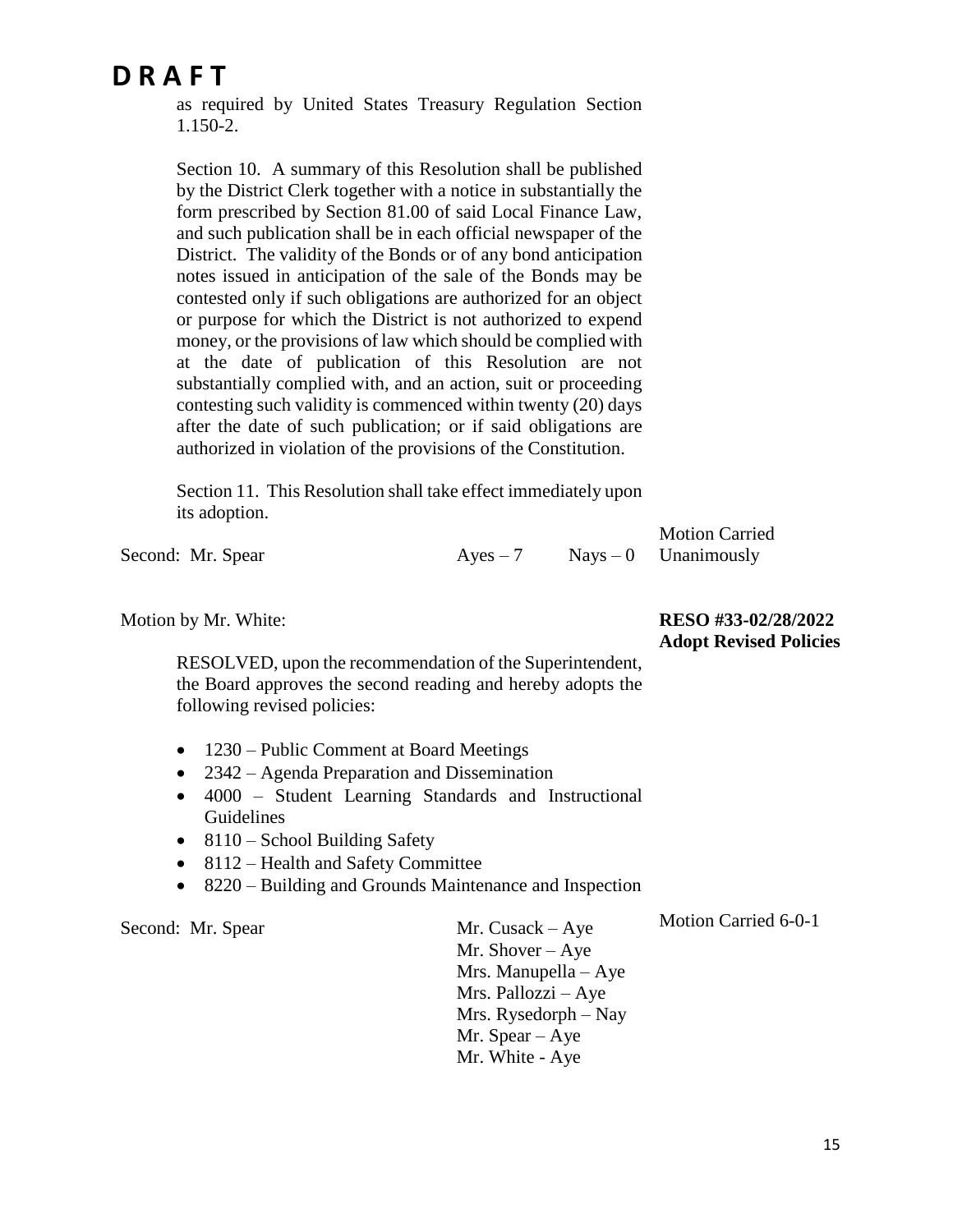Motion by Mr. Shover:

#### **RESO #34-02/28/2022 Adopt New Policies**

Motion Carried Unanimously

**Building Principal** 

**Reports**

RESOLVED, upon the recommendation of the Superintendent, the Board approves the second reading and hereby adopts the following new policies:

- 1230-E Public Comment at Board Meeting Exhibit
- 8505 "Charging" School Meals and Prohibition Against Shaming

Second: Mr. White  $Ayes - 7$  Nays – 0

Turnpike update by Ms. Cataldo – see page 19.

Rensselaer Park update by Mrs. Stalker – see page 20.

Knickerbacker MS update by Ms. Phelan – see page 21.

Lansingburgh HS update by Mr. Van Dervoort – see page 22-23.

By Mrs. McGrouty:

**Assistant Superintendent Report**

| <b>Professional</b><br><b>Development</b> | Planning our March 17 and 18 PD day<br>ELA staff developers at TES, RPES,<br><b>KMS</b><br>PE staff development collaborating with<br>Troy<br>Support staff - effects of trauma with<br>Rebekah Magin<br>Music therapist<br>ENL - preparing for NYSESLAT<br>TIG training - TIG is a model of<br>prevention, early intervention, and crisis<br>response designed specifically for school<br>districts. TIG Training modules include:<br>Grief & Loss, Trauma, Suicide, Chronic<br>Illness, Threat Assessment,<br>Infrastructure & Crisis Support Network<br>and Critical Incident Stress<br>Management. |
|-------------------------------------------|--------------------------------------------------------------------------------------------------------------------------------------------------------------------------------------------------------------------------------------------------------------------------------------------------------------------------------------------------------------------------------------------------------------------------------------------------------------------------------------------------------------------------------------------------------------------------------------------------------|
| Assessments                               | Classrooms have been working with data from<br>midterms, iReady and the most recent Fountas<br>and Pinnell assessments in order to drive                                                                                                                                                                                                                                                                                                                                                                                                                                                               |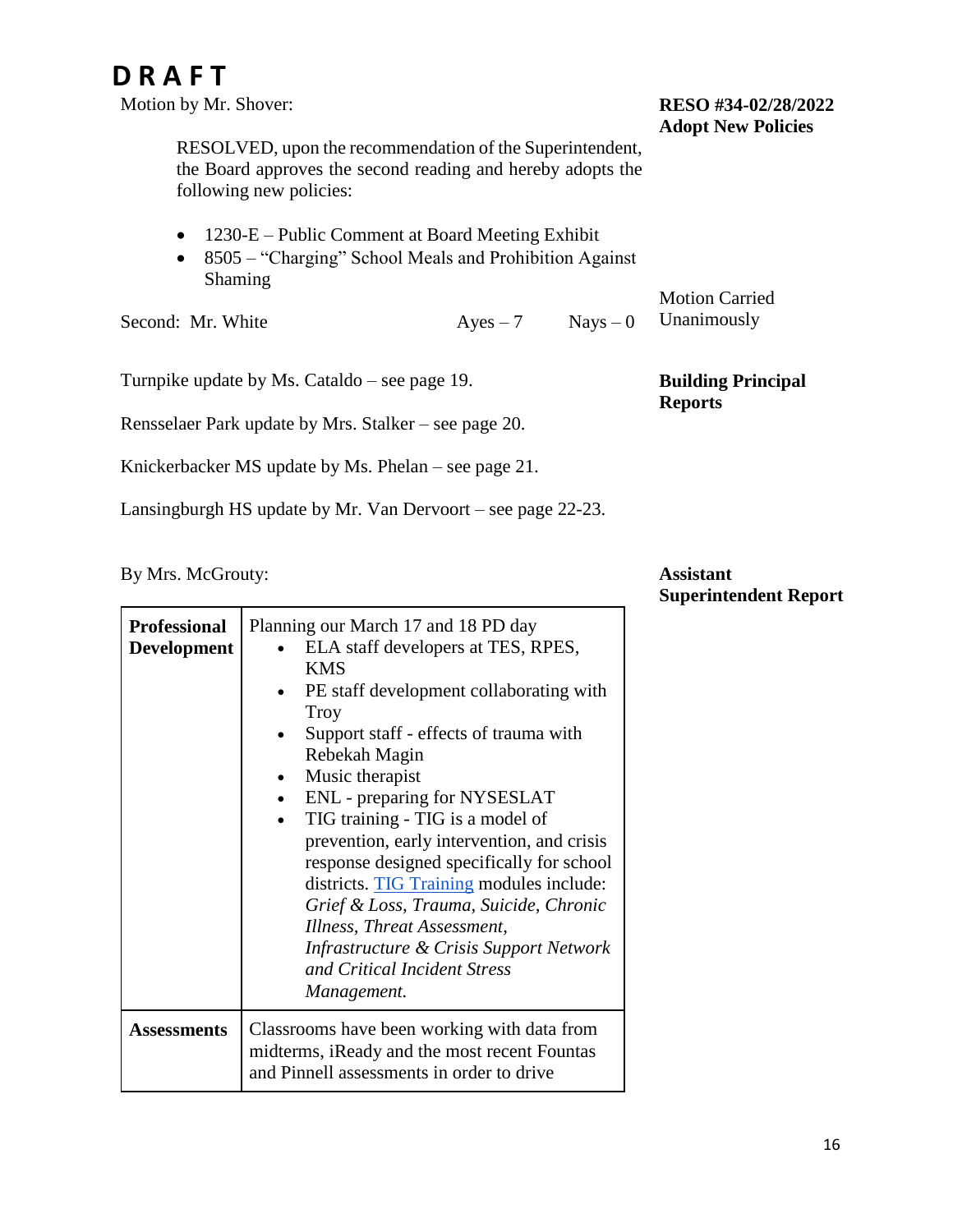|       | instruction in small groups and within their<br>intervention blocks.                                                                                                                                                                                                                                  |  |  |
|-------|-------------------------------------------------------------------------------------------------------------------------------------------------------------------------------------------------------------------------------------------------------------------------------------------------------|--|--|
| Grant | Take a Look at Teaching/Grow Your Own, and<br>its focus is to highlight education as a future<br>career path for high school students and to<br>increase the diversity in the teacher pipeline. We<br>received funding for a three-year period and are<br>able to begin programming this school year. |  |  |
| Other | Planning with building principals for PD needs<br>for 22-23 UPK Audit - March 25<br>NYS ELA assessment March 29 and 30                                                                                                                                                                                |  |  |

By Dr. Abitabile:

#### **Superintendent Report**

The Transportation RFP is out. We have been fielding questions by several companies.

There is one more day of the mask mandate. Information has been shared with parents, staff and students. Anyone uncomfortable with not wearing a mask, can do so.

The Board will receive Draft 1 of the 2022-2023 Budget. We are still \$500,000 shy of reaching the 2% Tax Cap. Until the State Budget is passed, we will continue using the preliminary numbers that have been sent to us. The 2% Tax Cap formula is equivalent to a 2.6% tax levy increase (\$419,213).

The workshop scheduled for March 14 will include an HR presentation and a budget workshop.

We continue to have problems hiring school nurses due to the shortage locally and nationally.

A Nurse Practitioner has been added to the 2022-2023 Budget in this first draft. This would be an 11-month position with school days/hours and a starting salary of \$80,000. This person would work throughout the four buildings where needed for diagnosing purposes. As our RN's retire, we can replace them with LPN's that can work under the Nurse Practitioner.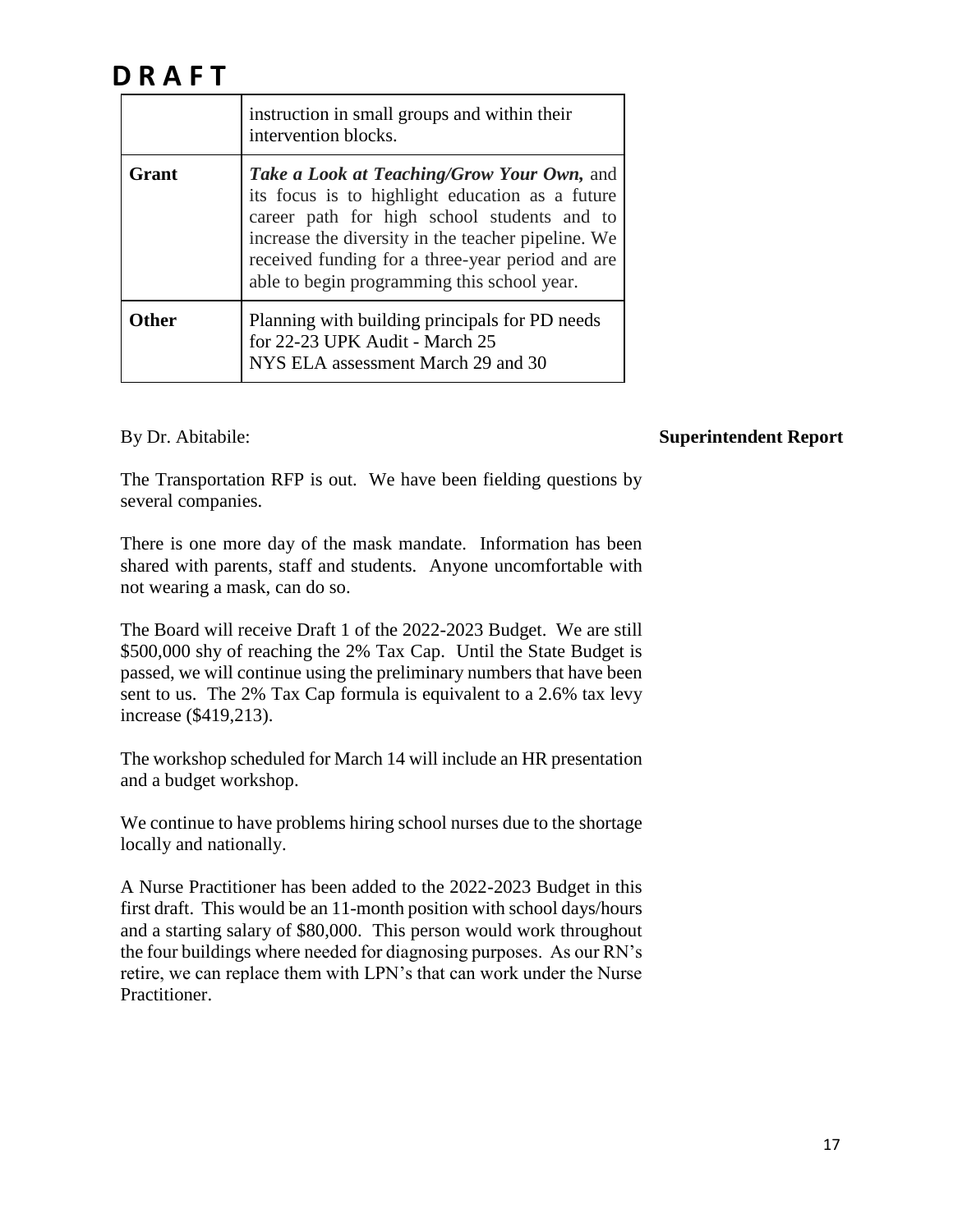| Motion by Mr. Spear: |                                                                                                                           |            |            | RESO #35-02/28/2022<br><b>Executive Session</b> |  |  |
|----------------------|---------------------------------------------------------------------------------------------------------------------------|------------|------------|-------------------------------------------------|--|--|
|                      | Be it resolved that the Board of Education enter into Executive<br>Session at 7:50 p.m. to discuss contract negotiations. |            |            |                                                 |  |  |
|                      | Second: Mr. White                                                                                                         | $Ayes - 7$ | $Nays - 0$ | <b>Motion Carried</b><br>Unanimously            |  |  |
|                      | Motion by Mr. Spear:                                                                                                      |            |            | RESO #36-02/28/2022<br><b>Adjourn</b>           |  |  |
|                      | Be it resolved this meeting of the Board of Education hereby<br>adjourns at 8:48 p.m.                                     |            |            |                                                 |  |  |
|                      | Second: Mr. White                                                                                                         | $Ayes - 7$ | $Nays - 0$ | <b>Motion Carried</b><br>Unanimously            |  |  |

Respectfully submitted,

Christina Williams Clerk to the Board of Education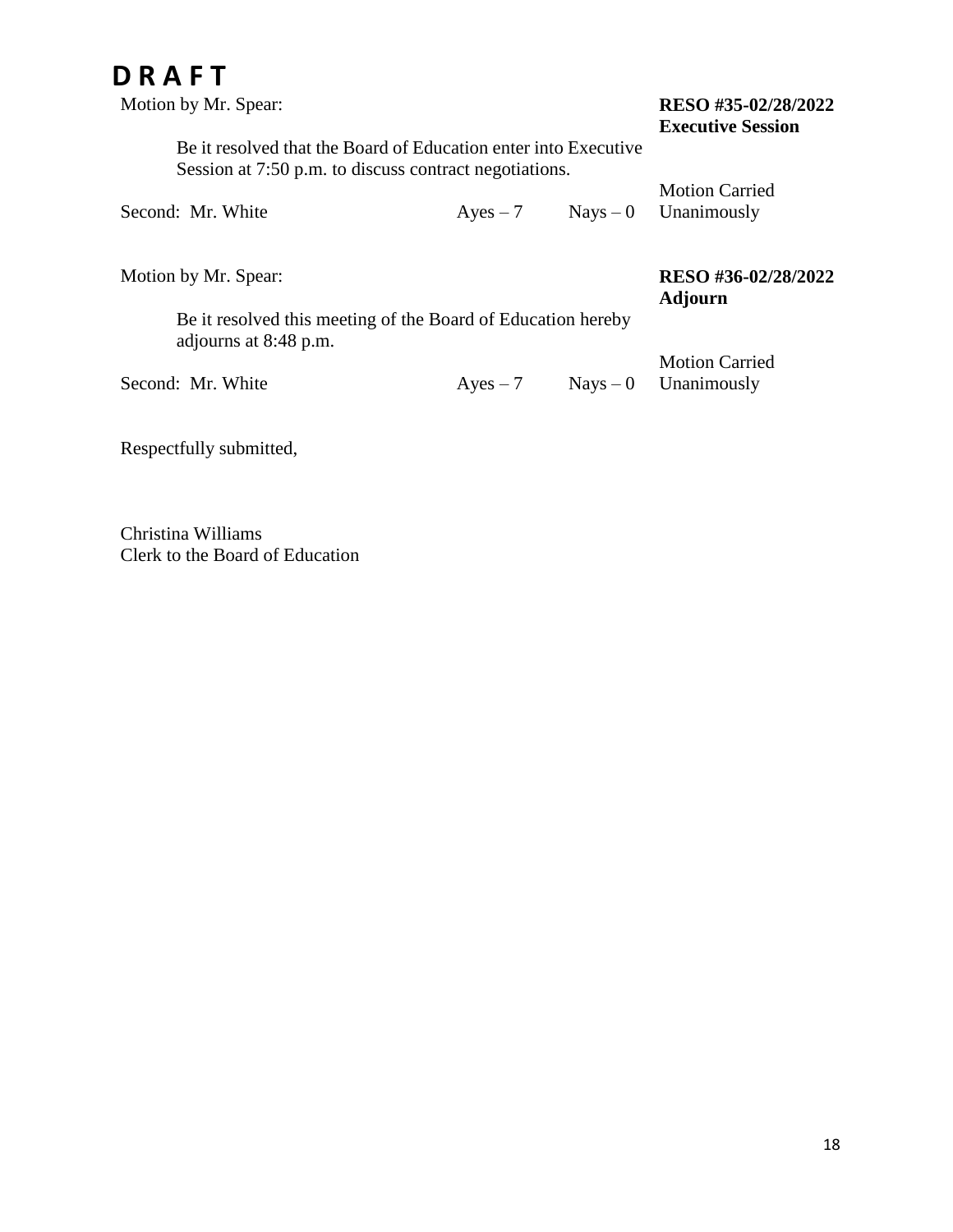Kelly Cataldo Principal's Report Board Meeting 2/28/22

#### **Attendance: February 2022:**

- 1. UPK: 87%
- 2. K: 88%
- 3. 1: 90%
- 4. 2: 90%
- 5. Overall: 87%

#### **Curriculum and Instruction:**

- **1.** Kim Inglee- Modeling and Coaching new teachers with guided reading instruction
- 2. Assessments- F&P, iReady,and Benchmarks are completed for the winter. Data was collected and analyzed at PLC's.
- 3. February PLC's- Data discussions and a grade level teacher survey was completed to address strengths and areas for improvement.

#### **Social and Emotional Learning:**

- 1. Character Ed trait of February: Kindness
- 2. Personal Safety Presentations by Mike Fonda, from the Sexual Assault and Crimes Victims Assistance Program

#### **Events:**

1.

- 1. 100th Day Celebrations
- 2. Kindness Spirit Week
- 3. Read Across America Spirit Week

#### **School Leadership:**

- 1. Teacher Observations
- 2. TA Observations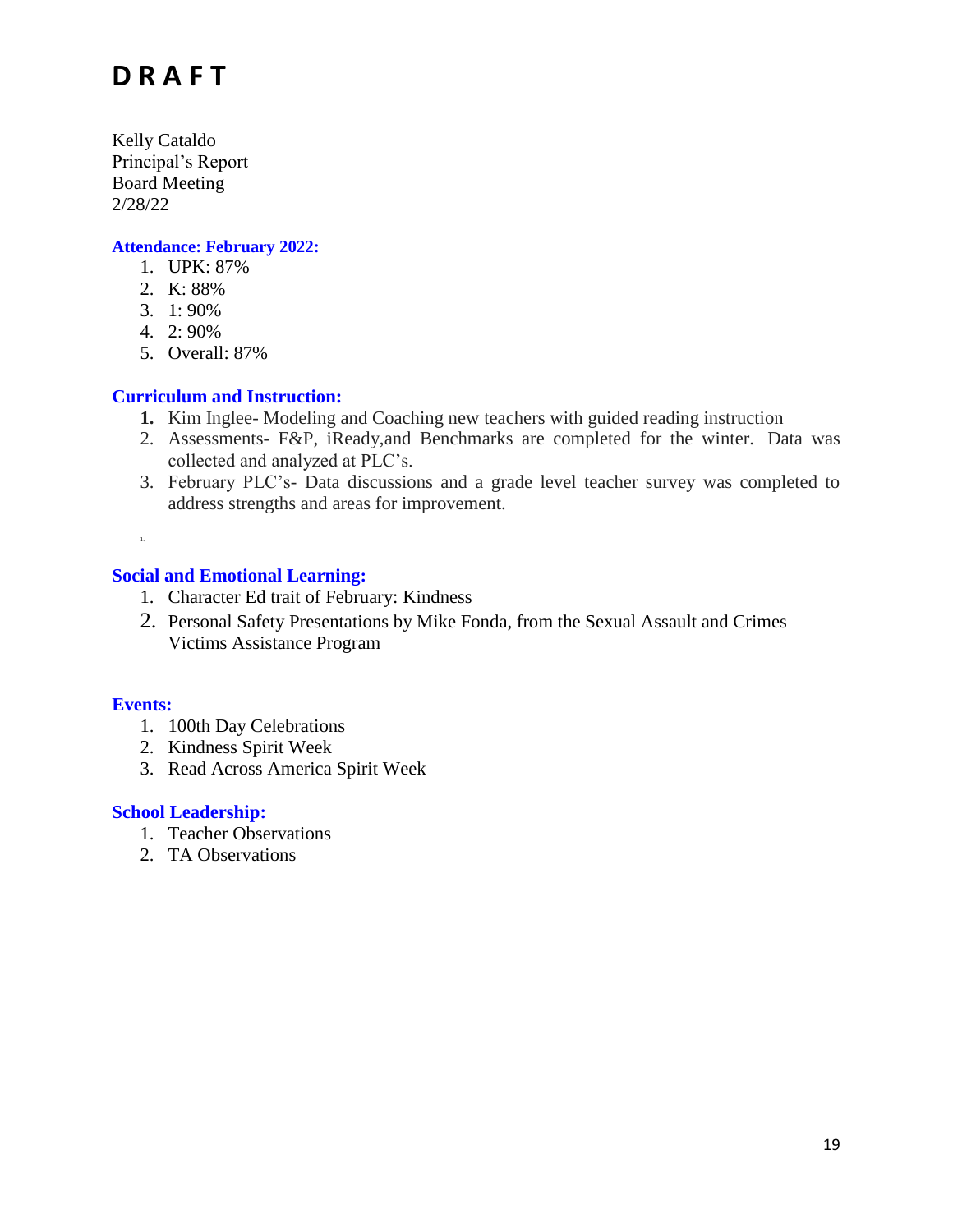Katie Stalker RPES Principal's Report Board Meeting 2.28.22

#### **Attendance**

- 1. 3: 88.68%
- 2. 4: 92.45%
- 3. 5: 90.08%
- 4. Overall: 90.26%

The attendance committee will continue to meet to review attendance data this year.

#### **Curriculum and Instruction**

- 1. ELA and Math Benchmarks completed, data used to inform next steps for small group instruction
- 2. Shifting the Balance Book Study based on Science of reading a. AIS Reading Teachers beginning to implement strategies
- 3. i-Ready students are quickly approaching the building goal and at this rate will exceed the number of lessons on their Personalized Instructional Path
- 4. NYS ELA Assessments 3/28 & 3/29

#### **Social and Emotional Learning**

- 1. TSS "Ally Day" celebration, "Crack the Code: Olympics."
- 2. Character Education January trait is "Kindness"
- 3. Cafeteria Stars

#### **Events**

- 1. World Read Aloud Day and Guest Readers on 2/2
- 2. Preparing to kick off PARP
- 3. Upcoming PTA events–bowling, dance

#### **School Leadership**

- 1. Observations
- 2. Beginning to plan for summer committee work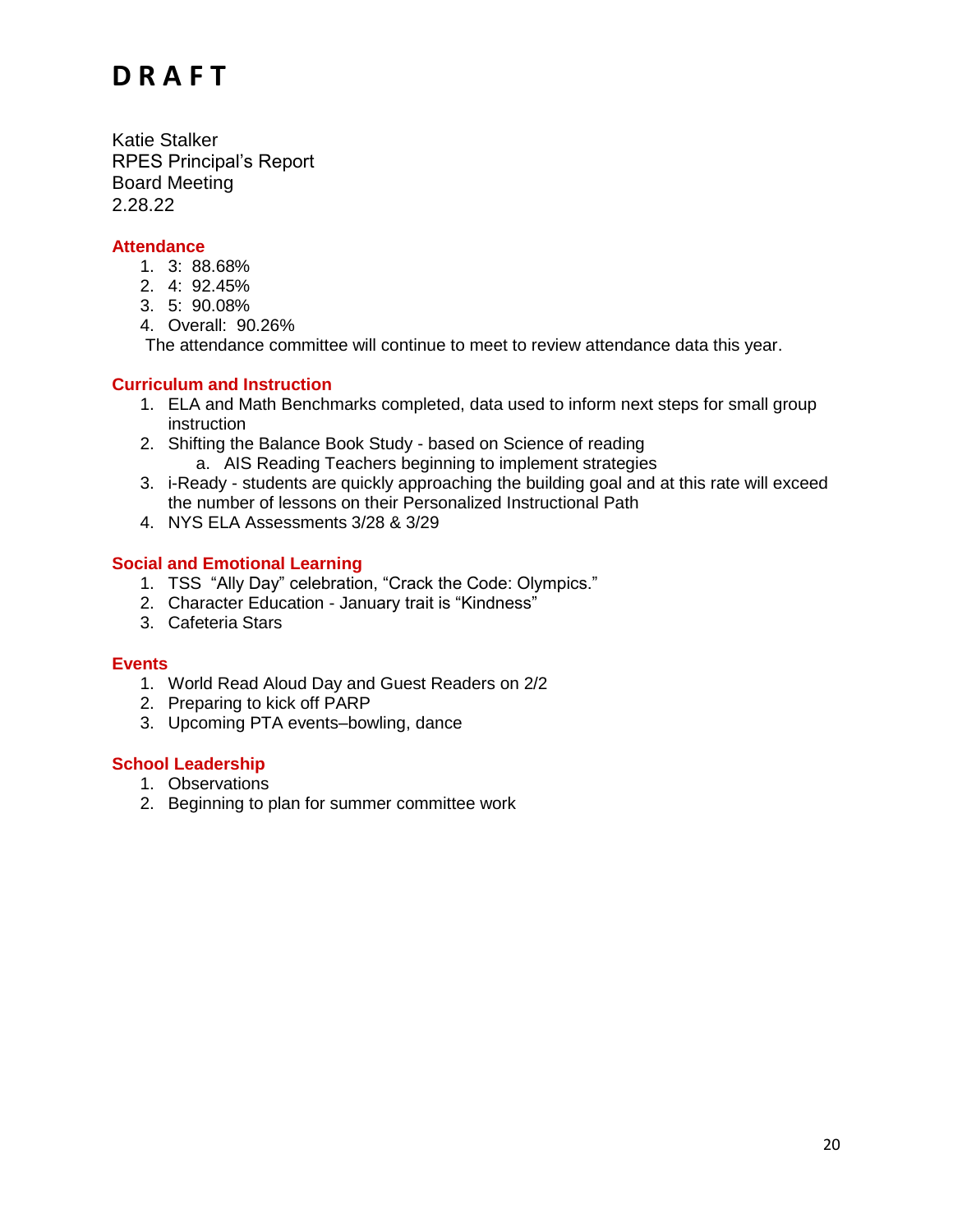#### **Knickerbacker Middle School BOE Report February 28, 2022**

| <b>Area of Focus</b>                             | ELA                                                                                                                                                              | <b>Math</b>                                                                                                                                                                                                           | SEL-<br><b>Respect/Climate/Culture</b>                                                                                                                                                                                                                                                                                 | <b>Attendance</b>                                                                                               | <b>Parent</b><br><b>Engagement</b>                                                                        |
|--------------------------------------------------|------------------------------------------------------------------------------------------------------------------------------------------------------------------|-----------------------------------------------------------------------------------------------------------------------------------------------------------------------------------------------------------------------|------------------------------------------------------------------------------------------------------------------------------------------------------------------------------------------------------------------------------------------------------------------------------------------------------------------------|-----------------------------------------------------------------------------------------------------------------|-----------------------------------------------------------------------------------------------------------|
| <b>Commitments</b><br><b>Actions/Initiatives</b> | <b>ELA</b><br>teachers<br>are<br>focusing<br>on adding<br>teaching<br>points to<br>their maps<br>and<br>increasing<br>the rigor of<br>the<br>teaching<br>points. | Math teachers<br>participated<br>in a PD using<br>Engage NY<br>modules.<br>Teachers are<br>looking to<br>add resources<br>to their<br>current<br>curriculum<br>that includes<br>high level,<br>inquiry based<br>tasks | -Kindness grams (these were<br>sold to help promote<br>kindness from one student to<br>another); 1 parent actually<br>purchased 300 more kindness<br>grams so that every student<br>would receive one. Some<br>individual students<br>purchased ones for their<br>entire group.<br>SEL Lunch Groups will start<br>soon | February-<br>6th-87%<br>7th-85%<br>8th-86%<br>86%<br>For the<br>Year<br>6th 88%<br>7th 87%<br>8th 87%<br>87.59% | 2nd Marking<br>period parent<br>focus group is<br>happening on<br>Thursday<br>March 3rd via<br>Googlemeet |

Ally Event: 2nd Ally Program event was completed last Friday(Mr. Otter was present and got to see the action) students played "Minute to win It" and had a chance to have some fun with classmates prior to break beginning. Very Positive and successful outcome.

6th Grade Beijing Winter Olympics: KMS 6th graders enjoyed a cross-curricular unit about the Winter Olympics. Each student completed a research project about one country competing in the Winter Olympics. On February 18th, they celebrated by attending a KMS closing ceremony in the auditorium with each student carrying a flag from the country they researched. Students were all presented with a one of a kind 3-D printed KMS gold medal. In addition, students had some fun taking Olympic themed photos using the green screen. A good time was had by all!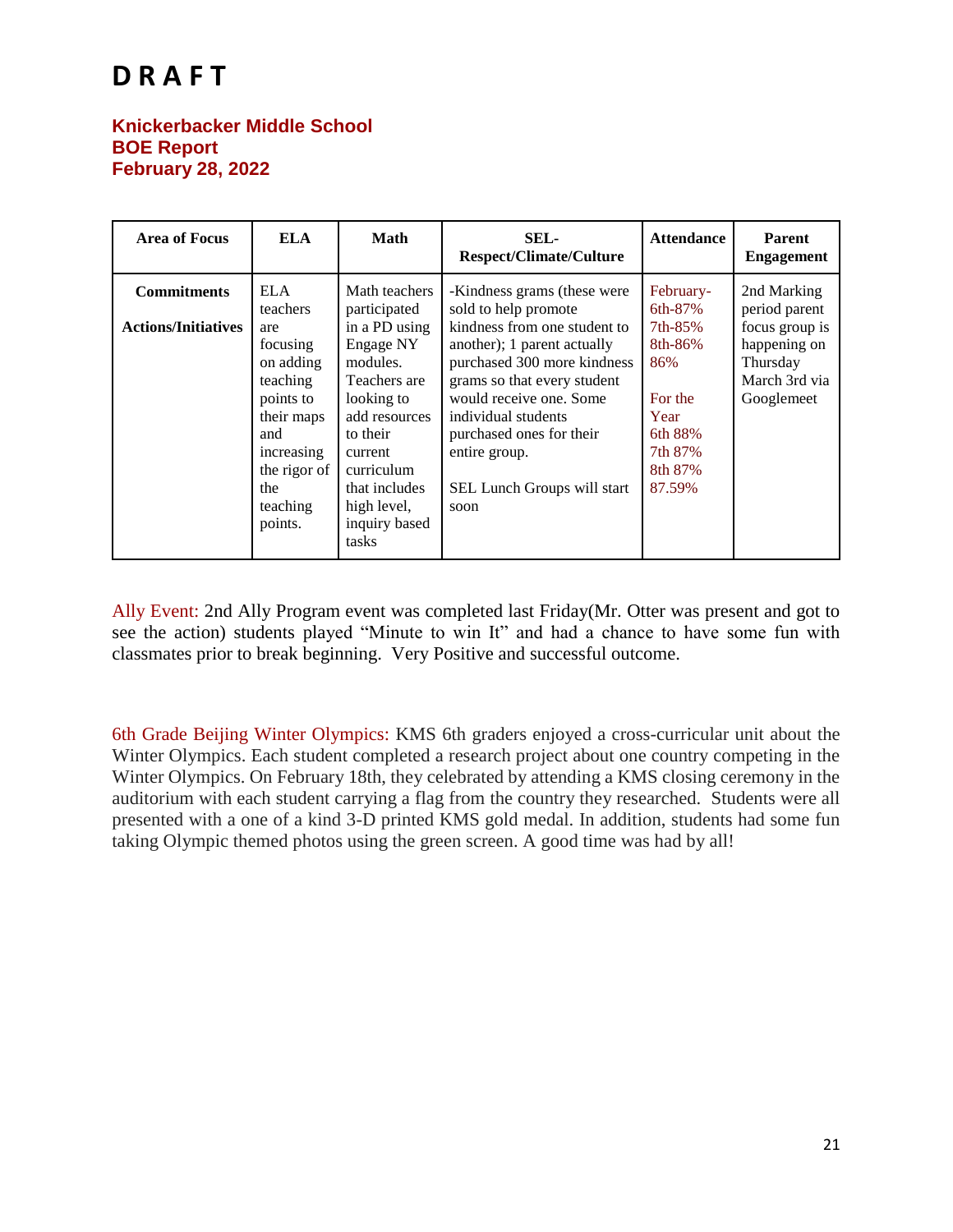#### **Lansingburgh High School Board Report by Mr. Van Dervoort**

#### **Attendance**

- 80% for February
- $\bullet$  81% for year
- Seeing improved attendance with club attendance
- Attendance committee working on incentives
- Prom Attendance contract will be going out
- Weekly meeting identifying new students to the list
- Names forwarded to Mr. Carr for possible moved from district

#### **Curriculum**

- Initial meetings for the Civic Seal
	- o LHS and KMS Social studies departments met on Feb 11th during the conference day.
	- o Mr. Dalton facilitating
		- NYS Seal of Civic Readiness,
		- Next steps will be to have a more in-depth conversation and breakdown of how the Seal of Civic Readiness can be implemented in our district. It will be beneficial to have members of administration and guidance present during that session. After that, a committee will be formed of volunteers willing to put in the time to create the curriculum according to the decisions made at that meeting.

Hopeful timeline:

- 1. By Q4- Committee formed
- 2. By the end of 2021-2022 school year- Committee meets 1-2 times to discuss curriculum and submit necessary information to NYSED to pilot the program.
- 3. 2022-2023 school year- Committee meets regularly to discuss what is going well and what kinks need worked on.
- 4. 2023-2024 school year- Full implementation of the Seal of Civic Readiness offered to students
- Met with HVCC exploring more College in the High School courses for LHS
- PLCs are reviewing mid-term data and adjusting curriculum maps for second semester o Exploring areas to re-teach material needed for regents/final exams
- 1st and 2nd year new teacher meetings are taking place in March

#### **Social Emotional**

- 10th grade M-Power program wrapping up
- M-Power will move on to the 11-12th grade students; college forum set up o College prep and life after high school
- TSS meeting today TSS at LHS are currently focusing on collecting materials for calming corners/kits and reinvigorating our ally program. We will use newly acquired grant money to order materials to make new calming kits. Planning an ally day for spring is in the works.